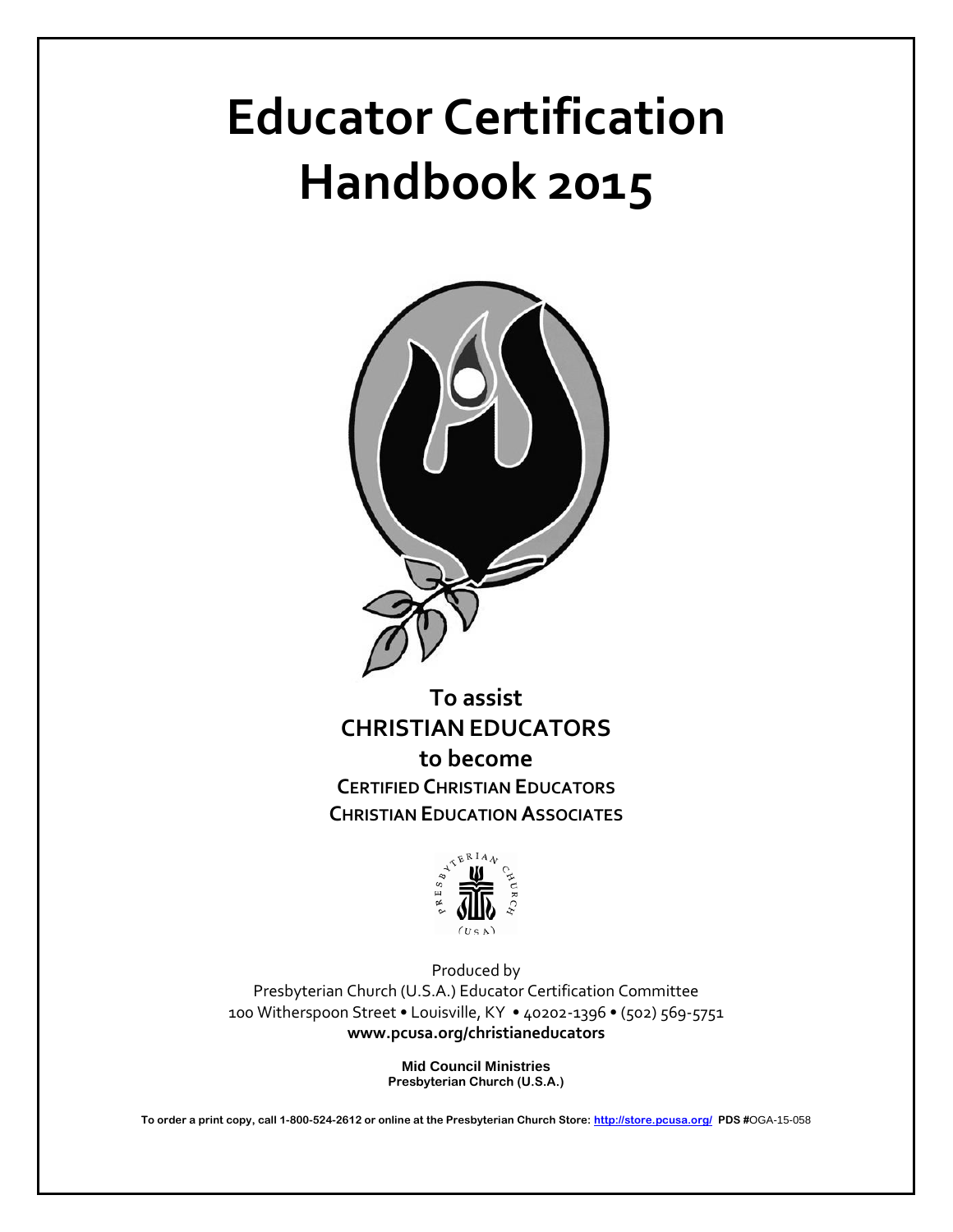# Educator Certification Handbook – 2015

# **Table of Contents**

| <b>THE PROCESS AND ITS STANDARDS</b>                                                                                      |  |
|---------------------------------------------------------------------------------------------------------------------------|--|
|                                                                                                                           |  |
|                                                                                                                           |  |
| Work Experience and Educational Requirements<br>Steps in the Certified Christian Educator Process<br>The CCE Examination  |  |
| Work Experience and Educational Requirements<br>Steps in the Christian Education Associate Process<br>The CEA Examination |  |
|                                                                                                                           |  |
|                                                                                                                           |  |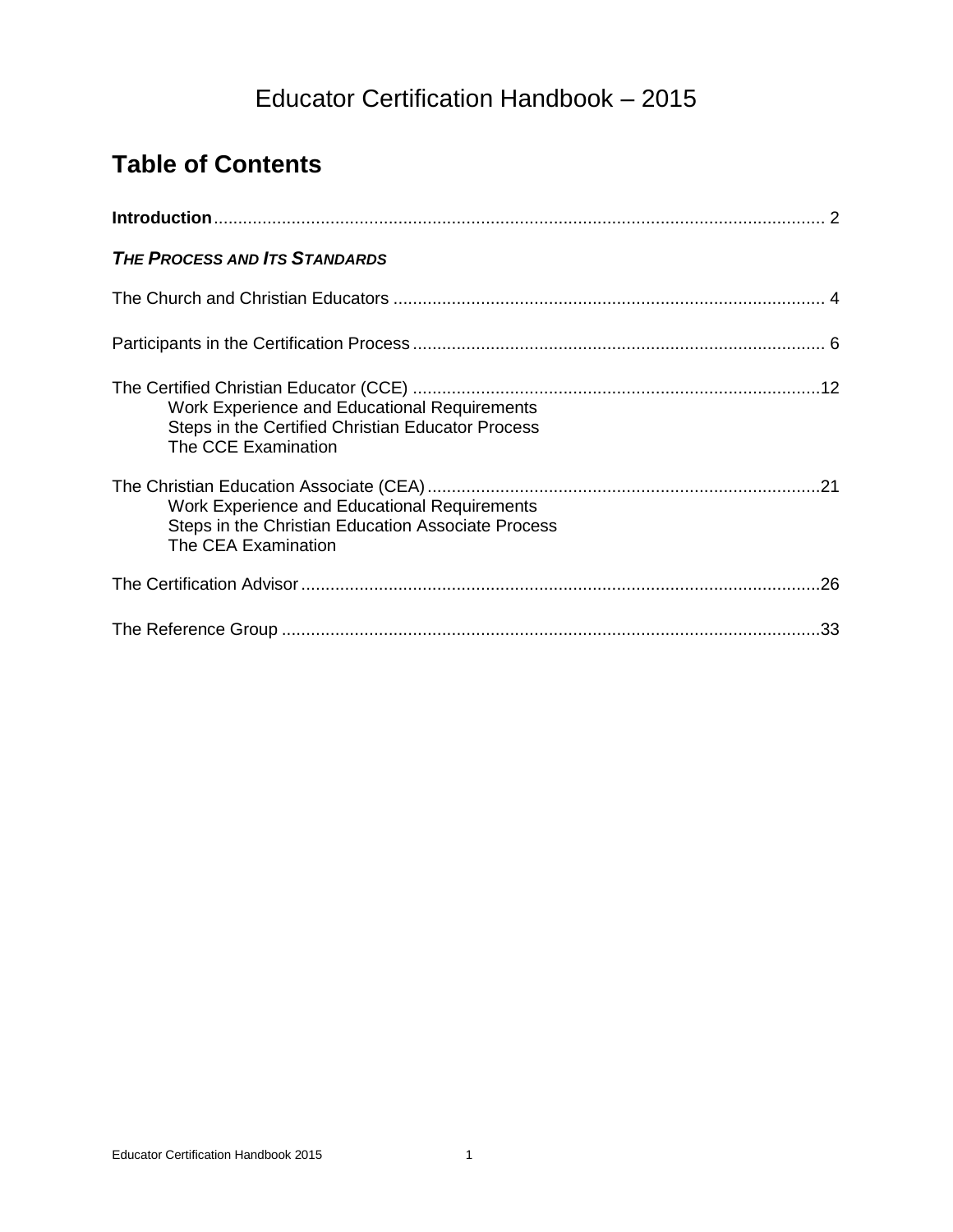# <span id="page-2-0"></span>Introduction

### **The Handbook**

This handbook has been developed primarily for the use of Educator Certification Advisors as they work with persons seeking to be Certified Christian Educators or those seeking to be enrolled as Christian Education Associates. A print version of these materials can be placed in a binder and kept for use when helping an educator who asks about certification or when someone is identified for whom the certification process would seem appropriate. Other helpful materials can also be added to enhance the work of educators in the Presbytery. All of this content can be found online at **[www.pcusa.org/christianeducators](http://www.pcusa.org/christianeducators)**. This website can be a helpful source when looking for a particular form or specific information related to educator certification.

Although the Educator Certification Committee has made every attempt to work out the details of the process, we recognize that there may be omissions or errors in the handbook. From time to time, you may receive notifications about revisions to the handbook. The most recent version will always be available on the website.

### **Why Certification?**

In the late nineteenth and early twentieth centuries, continuing development in the field of Christian education brought about the emergence of professionally trained leaders whose focus in ministry was on the nurture and education of persons in their faith. Some were pastors in the church, but many were skilled and dedicated persons who felt a call to ministry but not to the ministry of Teaching Elder. Over the ensuing decades, their gifts and services as "educators" in the church have enriched the lives of countless numbers of people and contributed to the formation of a rich history of professional leadership by church educators. In recognition of that history and because of the importance of Christian Education to the total ministry of the church, the Presbyterian Church (U.S.A.) sought to recognize and to enhance the ministries of persons employed as professional Christian educators by certifying them as Certified Christian Educators or Certified Associate Christian Educators, or by enrolling them as Enrolled Educational Assistants. Certification was then granted at the end of an intensive process of preparation, study, service, and examination.

Now, as we live into the twenty-first century, much has changed in the church and in the field of Christian Education but this does not mean that educational ministries in congregations have lessened in importance. In fact, it is critical that congregations have every opportunity for the very highest quality of educational ministry to insure that disciples of Christ will continue to be made now and in the future.

As the church changes, so must the process of certification of Christian educators. To that end the PC (USA) still seeks to recognize and enhance the ministries of persons called to serve the church as Christian educators by certifying them as Certified Christian Educators or by enrolling them as Christian Education Associates.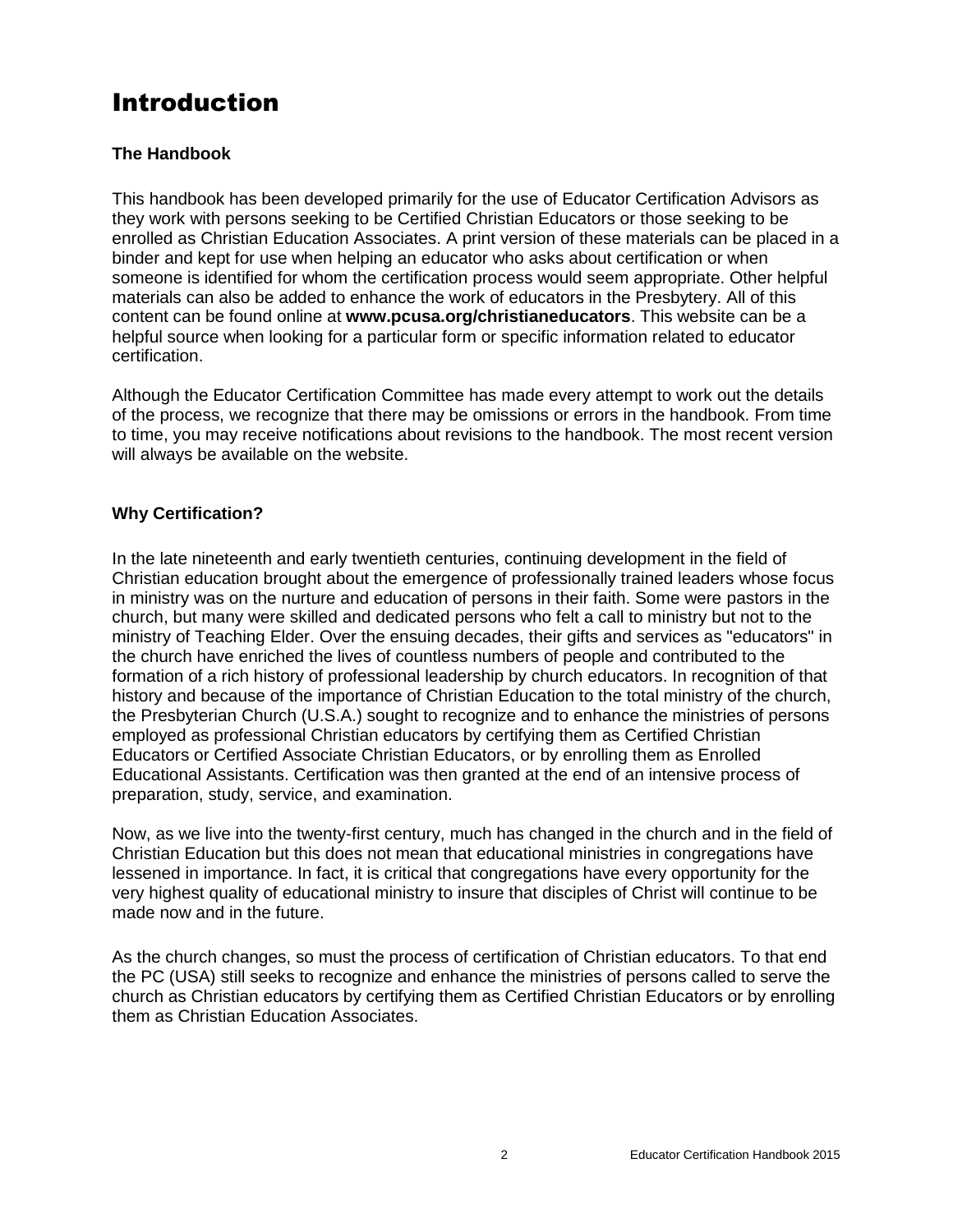### **The Purpose of this process is:**

- 1. To continue to set standards for the preparation and performance of Christian educators, both professional and volunteer.
- 2. To acknowledge and clarify the mutual accountability between the denomination's councils and the Christian educator.
- 3. To set specific achievable goals for the on-going development of Christian educators and to foster support for them as they pursue these goals.
- 4. To lift up the need for continuing education for Christian educators so that those providing oversight may provide time and money.
- 5. To provide levels of educational leadership that will assist denominational councils in defining their own needs and in determining just compensation, commensurate with the level of their need.

### **Ordinarily,**

- Those applying for the level of **Certified Christian Educator (CCE)** have a master's degree or a bachelor's degree or its equivalent (previously achieved the level of Certified Associate Christian Educator, Enrolled Educational Assistant or Christian Education Associate)
- **Christian Education Associates (CEA)** formerly Enrolled Educational Assistants are not required to hold a degree but have entered the process of formal preparation for certification by successfully completing a number of basic requirements

In recognition of the fact that there are only select places where someone may go to receive a master's or bachelor's degree in Christian education, the certification process has been designed so that many qualified persons who have entered the field through volunteer service and part-time employment in the field, may become certified. In fact, it is possible for a person who does not hold any baccalaureate degree to become certified. To do so, one must complete rigorous programs of continuing education and multiple-step examination processes designed to ensure that those who complete this process are equipped in training and skill as those who hold the degrees.

Both formal and informal academic preparations are considered in the certification process. In addition, significant emphasis is placed upon competent performance, exhibited by experience. The process is designed to be a means of growth for the educator; not only measuring the educator's competence but also helping the educator define needs for additional education. In all cases and at both levels, an educator who is certified, enrolled, or otherwise engaged in the process of preparation for certification is a person who has submitted his or her credentials to a third party, in this case, to the Educator Certification Committee (ECC) through the Coordinator of Educator Certification/OGA Staff person (hereafter, Coordinator) for an independent, peer review of his or her gifts for this ministry.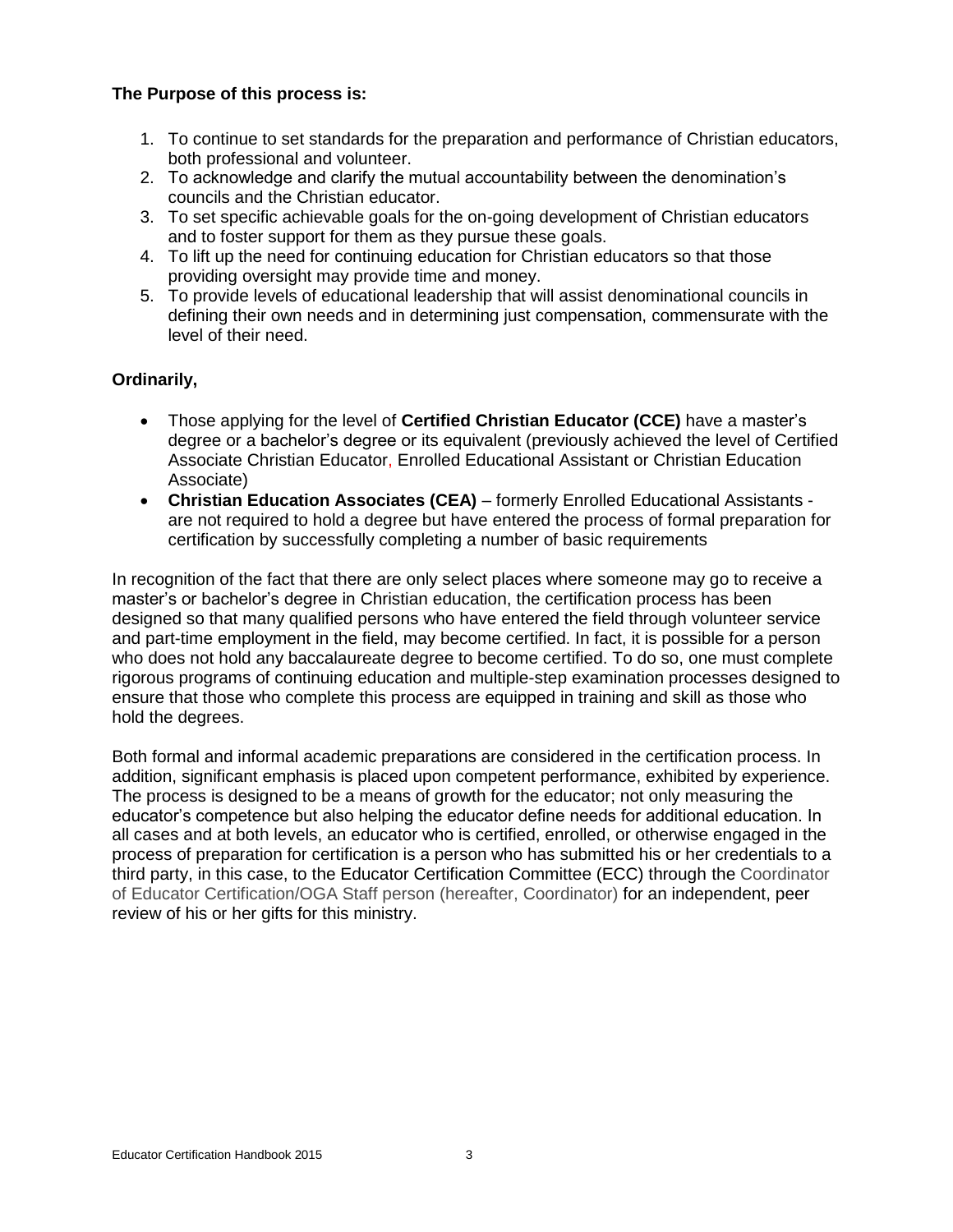# The Church and Christian Educators

The certification process outlined in this handbook attempts to faithfully fulfill the requirements for preparation, examination, and admission to the rights, privileges, and responsibilities of the Certified Christian Educator as described in the constitution of the Presbyterian Church (U.S.A.). As you read and use it, you will note that the Form of Government, one of the sections of the Book of Order, addresses the ministry of Certified Church Service as well as specifying the skills and training of the Certified Christian Educator. It is the constitutional provision for the Certified Christian Educator and the former level of Certified Associate Christian Educator. The entry level for certification, Christian Education Associate (formerly Enrolled Educational Assistant), is not reflected in the Form of Government. It is an entry level whereby educators who hold no degree may enter the process and work toward certification if they so choose, and is a way the church recognizes the gifts and ministries of persons while encouraging them in their continuing education. As such, there are steps in the ongoing process of lifetime learning common to all educators.

The constitutional provisions describing the preparation, examination, and rights of certified Christian educators are found at the end of chapter two of the Form of Government (G-2.11 Certified Church Service). The relevant sections are as follows:

### G-2.1101 Forms of Certified Church Service

Persons may be certified and called to service within congregations, councils, and church-related entities, serving in staff positions. These individuals endeavor to reflect their faith through their work and to strengthen the church through their dedication. They should be encouraged by their session and presbytery to meet, or be prepared to meet, the certification requirements in a handbook provided by a national certifying body approved by the General Assembly. Names of those who have earned certification through a national certifying body shall be transmitted to the appropriate body of the General Assembly, which will forward them to the stated clerk of the presbyteries in which those persons labor.

#### G-2.1102 Presbytery and Certified Church Service

The presbytery shall encourage sessions to make continuing education funds and time available to those seeking certification, and shall affirm the skill and dedication of these certified persons by providing a service of recognition at the time of certification. The presbytery may grant the privilege of voice at all its meetings to persons in certified church service.

#### G-2.1103 Christian Educators

*a. Skills and Training*

Certified Christian educators are persons certified and called to service in the ministry of education in congregations or councils. They shall have skills and training in biblical interpretation, Reformed theology, worship and sacraments, human development, faith development, religious educational theory and practice, and the polity, programs, and mission of the Presbyterian Church (U.S.A.).

#### *b. Presbytery Responsibility*

The presbytery shall establish minimum requirements for compensation and benefits for Certified Christian Educators and Certified Associate Christian Educators and shall provide access to the area of presbytery that oversees ministry (G-3.0307). During their term of service in an educational ministry under the jurisdiction of the presbytery, Certified Christian Educators are entitled to the privilege of the floor with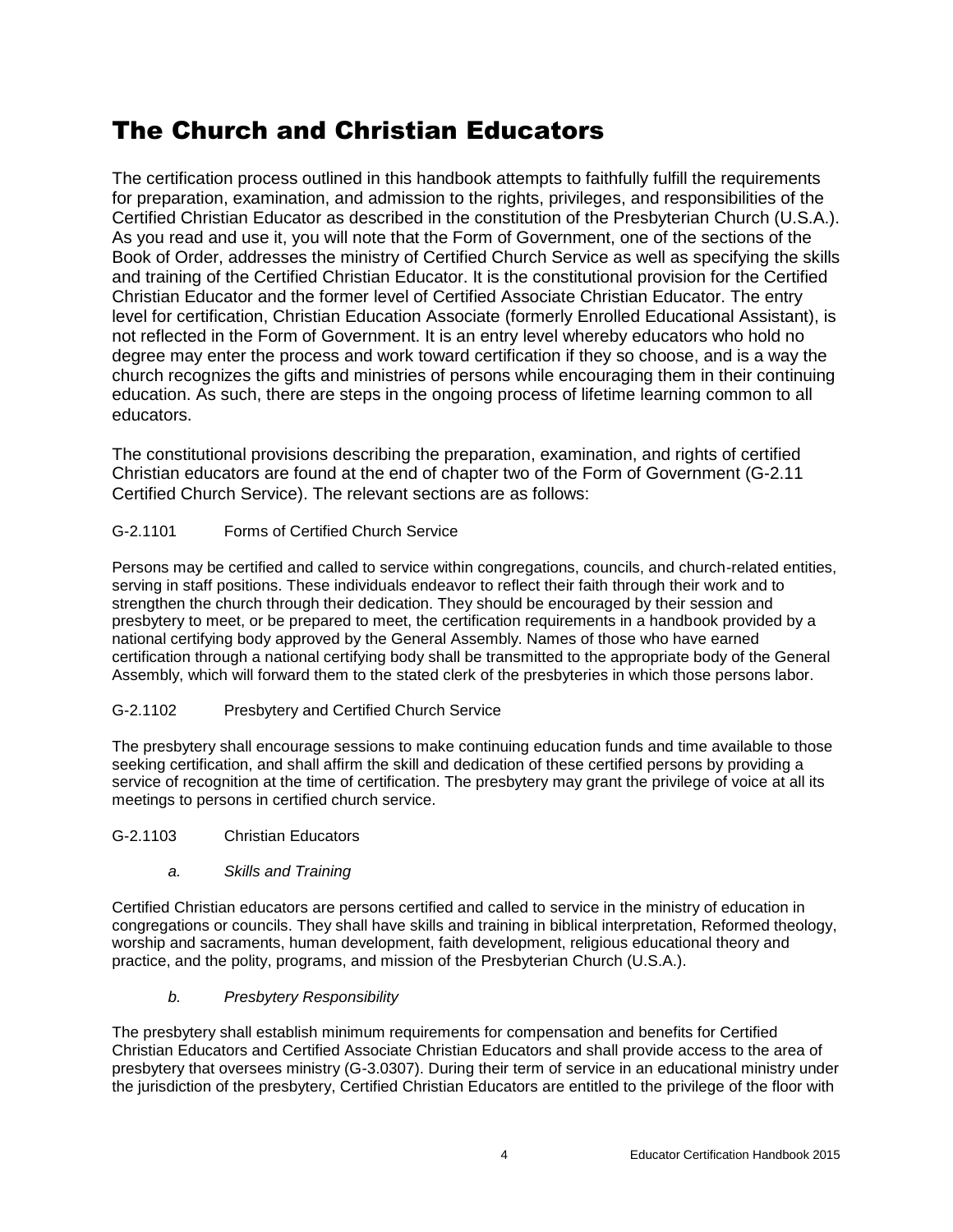voice only at all presbytery meetings, and in the case of Certified Christian Educators who are ruling elders, the privilege of voice and vote at all its meetings.

Other sections of the Form of Government that apply to Christian educators are as follows:

G-3.0303c [Presbytery] Relations with Sessions

c. establish minimum compensation standards for pastoral calls and Certified Christian Educators and Certified Associate Christian Educators within the presbytery;

#### G-3.0307 Pastor, Counselor, and Advisor to Teaching Elders and Congregations

Presbyteries shall be open at all times to communication regarding the life and ministry of their congregations.

Each presbytery shall develop and maintain mechanisms and processes to serve as pastor and counselor to teaching elders, ruling elders commissioned to pastoral service, and certified Christian educators of the presbytery; to facilitate the relations between the presbytery and its congregations, teaching elders, ruling elders commissioned to pastoral service, and certified Christian educators; and to settle difficulties on behalf of the presbytery where possible and expedient...

#### G-4.0302 Mandatory Reporting

Any member of this church engaged in ordered ministry and any certified Christian educator employed by this church or its congregations, shall report to ecclesiastical and civil legal authorities knowledge of harm, or the risk of harm, related to the physical abuse, neglect, and/or sexual molestation or abuse of a minor or an adult who lacks mental capacity when (1) such information is gained outside of a confidential communication as defined in G-4-3-1, (2) she or he is not bound by an obligation of privileged communication under law, or (3) she or he reasonably believes that there is risk of future physical harm or abuse.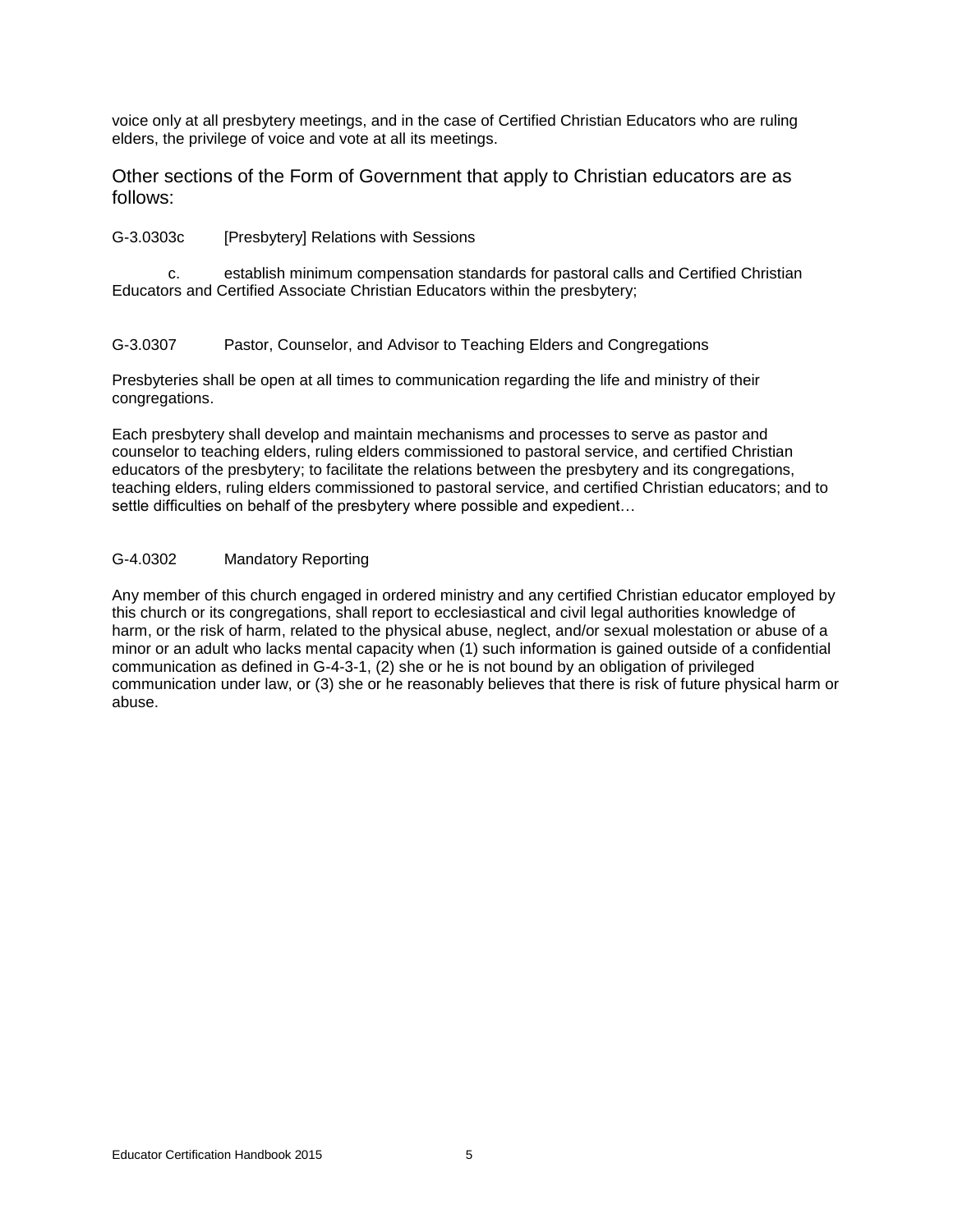# <span id="page-6-0"></span>Participants in the Certification Process and Their Roles

There are six key participants in the certification process: the **Educator**, the **Educator Certification Advisor**, the **Reference Group,** the **Educator Certification Committee**, the **Coordinator**, the **Session,** and the **Presbytery**.

### **The Educator**

Those who seek certification are professionals or volunteers with a call to a particular ministry within the church. While many are Teaching Elders, the majority of Educators who are certified or enrolled are not Teaching Elders. They are seeking certification as a way of enhancing their own continuing education, submitting their credentials for peer review, and maintaining the highest possible standards for ministry preparation, leadership and accountability, thus uplifting the significance of educational ministry for the whole church.

## **The Educator Certification Advisor**

The Educator Certification Advisor provides a link between the Educator Certification Committee, the presbytery, and educators seeking to become Certified Christian Educators or Christian Education Associates. The Educator Certification Committee and the presbytery choose the Educator Certification Advisor in partnership. The Advisor works with the ECC in relation to the certification requirements, and with the presbytery or its designated committee in relation to the support and accountability of the presbytery for the applicant's educational ministry.

The Educator Certification Advisor should have the following qualifications:

- A heart for Christian education
- Member of the PC(USA)
- Experience in educational ministry and, if possible, be a Certified **Educator**
- A willingness to participate in training (training is available at selected events and through an online process at **www.pcusa.org/christianeducators**)

The Educator Certification Advisor has a number of **key responsibilities**, including the following:

- o To become and remain informed about the certification process, and to provide this information to educators, sessions and committees of the presbytery
- $\circ$  To meet with each applicant for certification or enrollment to review the process and the requirements, and to advise the applicant regarding the appropriate level for which to apply
- $\circ$  To review with the applicant all applicable qualifications, and to assist the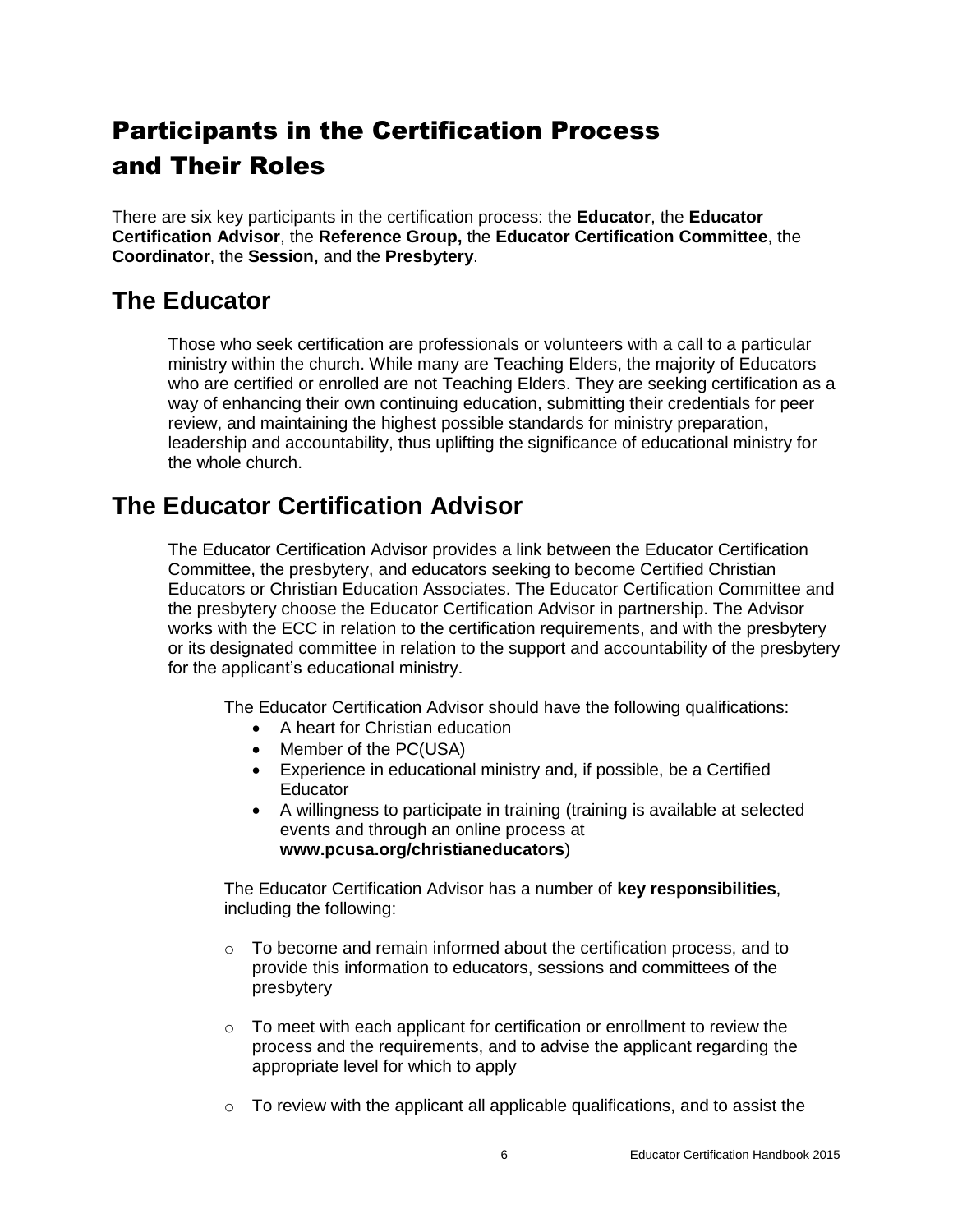Educator in finding ways to satisfy unmet requirements

- $\circ$  To assist the applicant for certification in the selection of a Reference Group and to serve as one member of that Reference Group as the presbytery's appointee
- $\circ$  To go to the Session or appropriate council, with the Educator, to explain the process and to advocate for support (i.e., time and money) for this process of continuing education
- $\circ$  To inform the Coordinator that the Advisor is satisfied with the educators' readiness to proceed to the exam phase using the *Exam Readiness Form for Advisor Only*
- $\circ$  To convene and moderate the Reference Group as it reviews and evaluates the Educator's responses to examination questions, and to process the results of that review. **PLEASE NOTE: The Educator Certification Committee will not accept exams for reading if they have not been approved by the Reference Group and the Advisor**
- o To obtain verification of ministry (employed or volunteer) of the Educator upon completion of the examination or readings
- $\circ$  To assist the Educator in fulfilling other requirements and responsibilities established by the presbytery, which might include preparing and presenting a statement of faith, assisting in the writing of a position description, and reviewing the adequacy of compensation with the denominational council
- $\circ$  To plan with the Educator and the presbytery an appropriate service of recognition of the certification
- $\circ$  To identify ways in which the Educator can overcome deficiencies identified by the ECC upon receipt of the evaluation of the Educator Certification Committee.
- $\circ$  To function as an advocate for the certification process as a means for insuring excellence in the educational ministry of the church - especially for the presbytery's churches, pastors, and educators
- $\circ$  To fulfill any other requirements outlined by the presbytery

The person serving as the Educator Certification Advisor should be someone who thoroughly understands the Presbyterian system and knows both the structure and functioning of the particular presbytery in which he/she serves. The person will find it helpful to have a strong background in Christian education, to be certified or seeking certification, and/or be supportive of the concept and the process of certification.

#### **More detail on the role of the Certification Advisor is available in the section of the Handbook entitled "The Certification Advisor."**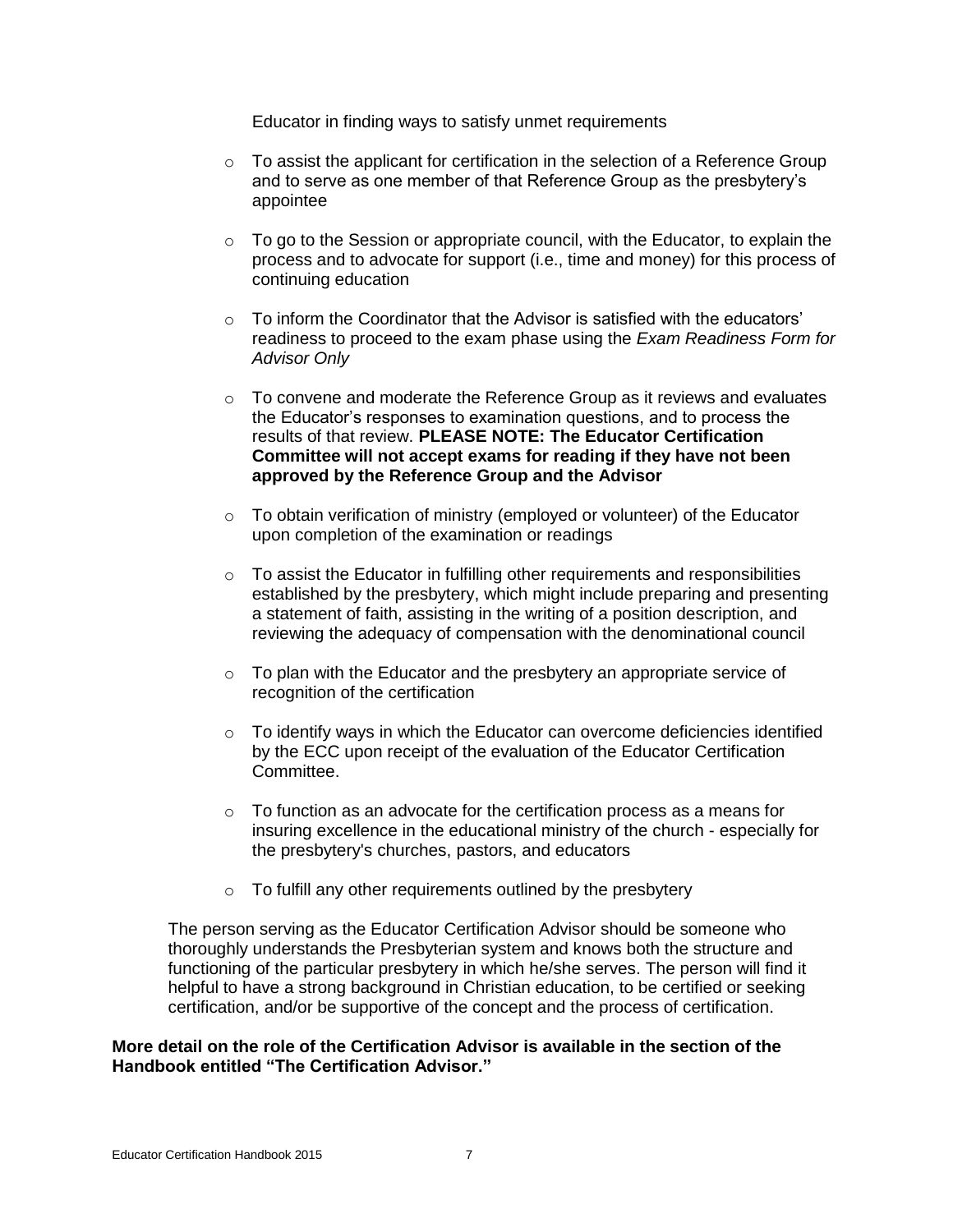### **The Reference Group**

The Reference Group will include:

- o A staff colleague (selected by the Educator). This individual should *not* be the spouse of the Educator;
- $\circ$  Another Christian educator, preferably certified, who knows the Educator's work (selected by the Educator);
- $\circ$  Representative appointed by the Session or denominational council to whom the Educator is responsible;
- $\circ$  The Educator Certification Advisor, who serves as moderator/convener of the group;
- $\circ$  A representative from the appropriate committee of presbytery (if available)

The Reference Group is expected to:

- $\circ$  Meet various times with the Educator to provide support and encouragement;
- $\circ$  Review and comment on the Educator's exam before it is sent in its final form to the Educator Certification Committee;
- $\circ$  Provide insight into the Educator's ministry and personal competencies via use of the *General Reference Group Comments* form at the end of the examination phase;
- $\circ$  Decide to recommend or not to recommend the Educator for certification to the Educator Certification Committee.

**More detail on the role of the Reference Group is available on the section of the Handbook entitled "The Reference Group."**

### **The Educator Certification Committee (ECC)**

The Educator Certification Committee is made up of nine persons serving four-year terms at the appointment of the appropriate agency of the Presbyterian Church (U.S.A.).

Criteria for ECC Membership (in order of importance):

- 1. All members will be members of the Presbyterian Church (U.S.A.)
- 2. All members will have skills in evaluating educational competencies.
- 3. All members, when possible, shall be Certified Christian Educators.
- 4. Representation by men and women, lay and clergy, and racial/ethnic.
- 5. Representation from as diverse geographical areas and across age lines as possible.

To fulfill the above, the following criteria have been established for ECC membership:

- 1. At least one person who currently serves as a Director of Christian Education.
- 2. At least one person who serves, or has served, on the staff of a midcouncil.
- 3. At least one pastor serving a church that employs a church educator.
- 4. At least one faculty or staff member of a PC (USA) theological school.
- 5. At least one associate pastor who serves primarily in Christian education.
- 6. At least one racial/ethnic representative.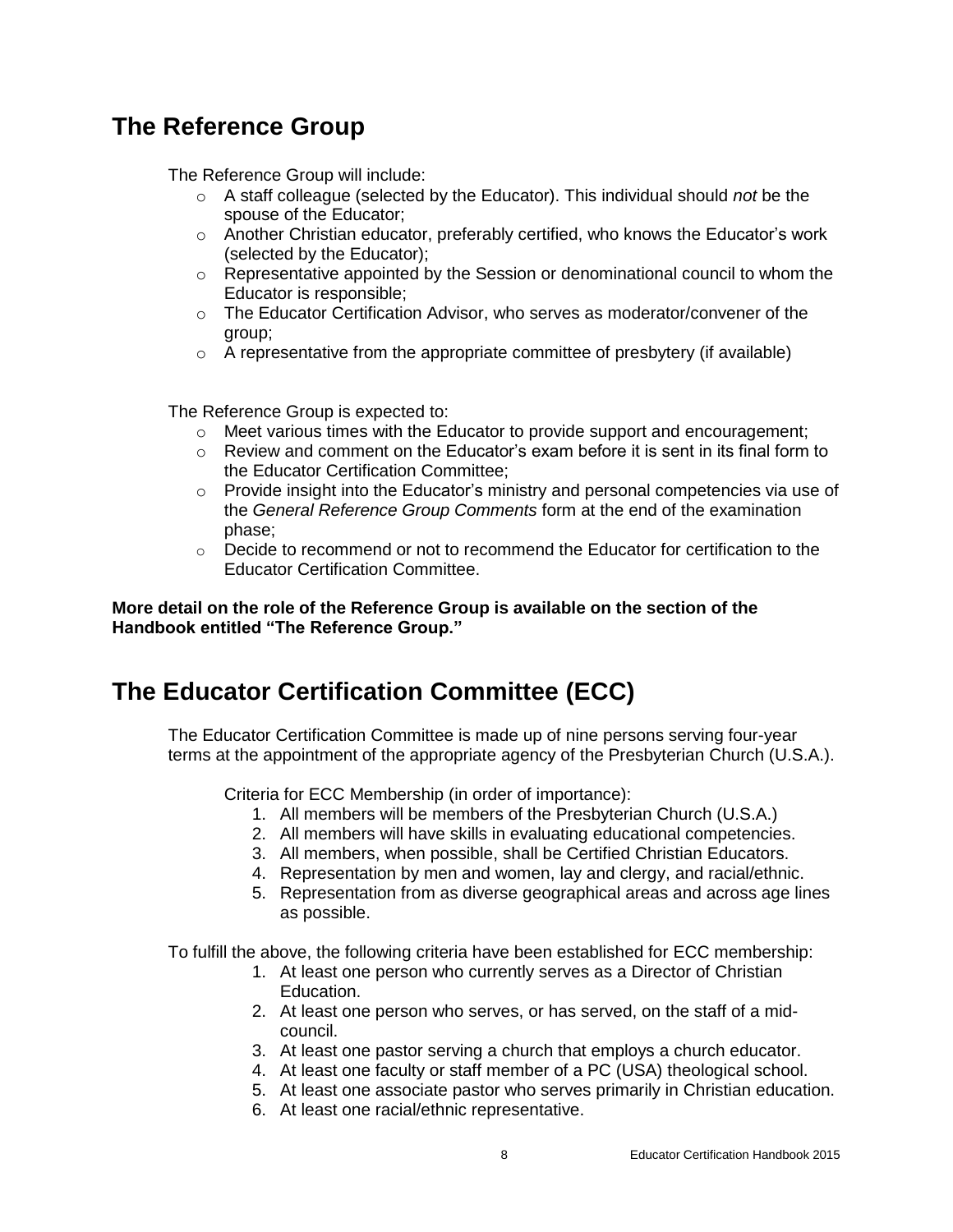In addition, appointed members represent a Presbyterian Seminary which provides a degree program in Christian Education and the Association of Presbyterian Church Educators (APCE).

The ECC meets at least once yearly, usually in the late fall or late spring, with electronic meetings throughout the year. The ECC is funded by per capita through the PC (USA) Office of the General Assembly and its minutes are subject to review by that body. The ECC elects a moderator from among its members. The Coordinator, as a staff person of the Presbyterian Church (U.S.A.), is responsible for all administrative functions within the application and certification process. Nominations to the Educator Certification Committee take place through the General Assembly Nominating Committee process. Applications are available at www.pcusa.org/nominations.

### **The Coordinator of Educator Certification**

The Coordinator is a member of the Presbyterian Church (U.S.A.) Office of the General Assembly staff. The Coordinator receives and processes applications, transcripts, examinations, and evaluations. The Coordinator makes judgments about the adequacy of materials received and may correspond with the applicant and/or the Advisor. If there are any questions related to the information submitted on the application and its applicability to the requirements, the Coordinator will delay any further action until the ECC can review the application.

The Coordinator attends Educator Certification Committee meetings and assists ECC members as they review the files of applicants. The Coordinator communicates ECC decisions to those affected by them, and submits lists of Certified Educators so that they may be included in the online directory provided by the Office of the General Assembly and the APCE (Association of Presbyterian Church Educators) communications.

While the Coordinator is prepared to assist applicants and Advisors regarding particular applications, she/he does not make, nor is expected to defend the actions that are the responsibility of the Educator Certification Committee.

> The Coordinator of Educator Certification can be contacted at: 100 Witherspoon Street Louisville, Kentucky 40202-1396 Telephone: (502) 569-5751 (502) 569-5870 (fax) Martha.Miller@pcusa.org

### **The Session**

Generally speaking, "Session" refers to the Session of the congregation in which the educator serves. Some educators, of course, may not be directly related to a Session. In such cases, the committee or Board of the agency or council to which the educator relates will serve the same functions and will be involved at the same points as the Session.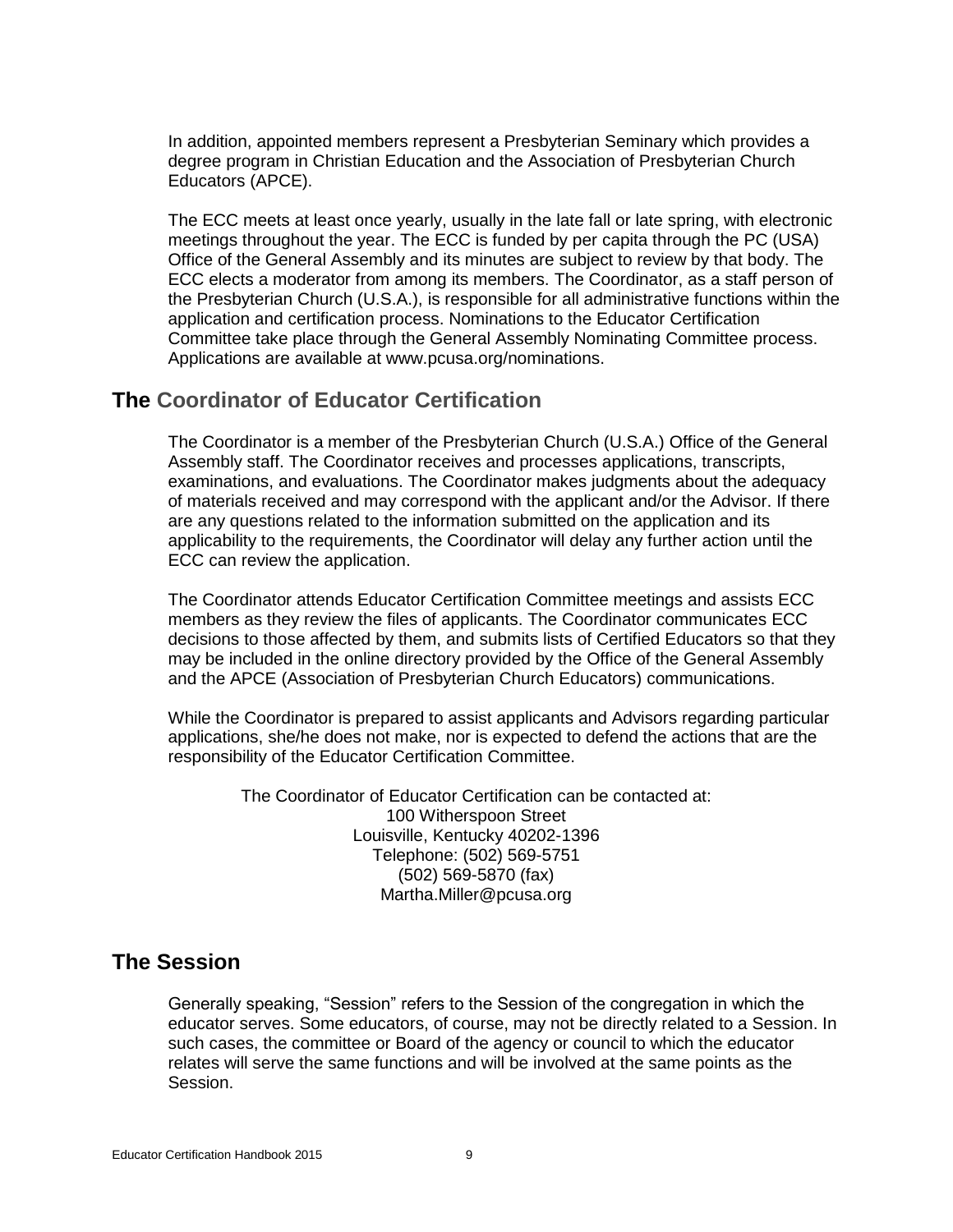The Educator should advise her/his Session when beginning the CCE/CEA process. Early involvement is essential so that the Session may be encouraged to provide continuing education assistance (time and funding) for the Educator while completing course work in order to meet the educational requirements. In addition, the Session can be an advocate for the Educator as he/she continues the process.

There are several places in the process when the Session will be formally involved:

- 1. When the Educator has made formal application, the clerk of Session or other appropriate agency or council will receive communication asking for their support as the Educator works through the process. At this same time, if the Educator is a volunteer, there will be verification requested.
- 2. When the Educator is ready to begin the examination phase of the process, the clerk of Session or other appropriate agency or council will receive communication asking the clerk to appoint a representative to serve as a member of the Reference Group for the Educator.
- 3. During the Examination Phase, a *Verification of Ministry Form* will need to be completed and signed by the individual to whom the Educator is most directly accountable. This may be one of several people such as the Church Business Administrator, Christian Education Committee Chairperson, the Personnel Committee Chairperson or the Moderator.
- 4. When CCE/CEA is granted, the Clerk of Session will be formally notified. This notification suggests the appropriateness of the congregation/Session, agency or council formally recognizing the Educator's achievement.

### **The Presbytery**

The Form of Government of the PC (USA) (G-2.11, G-3.0303, G-3.0307) provides that the presbytery:

- 1. encourage those called to service to meet or prepare to meet the certification requirements;
- 2. shall encourage sessions to make continuing education funds and time available to those seeking certification;
- 3. shall affirm the skill and dedication of these certified persons by providing a service of recognition at the time of certification;
- 4. shall establish minimum requirements for compensation and benefits for Certified Christian Educators and Certified Associate Christian Educators;
- 5. shall provide access to the area of presbytery that oversees ministry (G-3.0307)
- 6. shall develop and maintain mechanisms and processes to serve as pastor and counselor to teaching elders, ruling elders commissioned to pastoral service, and Certified Christian Educators of the presbytery;
- 7. facilitate the relations between the presbytery and its congregations, teaching elders, ruling elders commissioned to pastoral service, and Certified Christian Educators;
- 8. settle difficulties on behalf of the presbytery where possible and expedient.

In addition, during their term of service in an educational ministry under the jurisdiction of the presbytery, Certified Christian Educators are entitled to the privilege of the floor with voice only at all presbytery meetings, and in the case of Certified Christian Educators who are ruling elders, the privilege of voice and vote at all its meetings.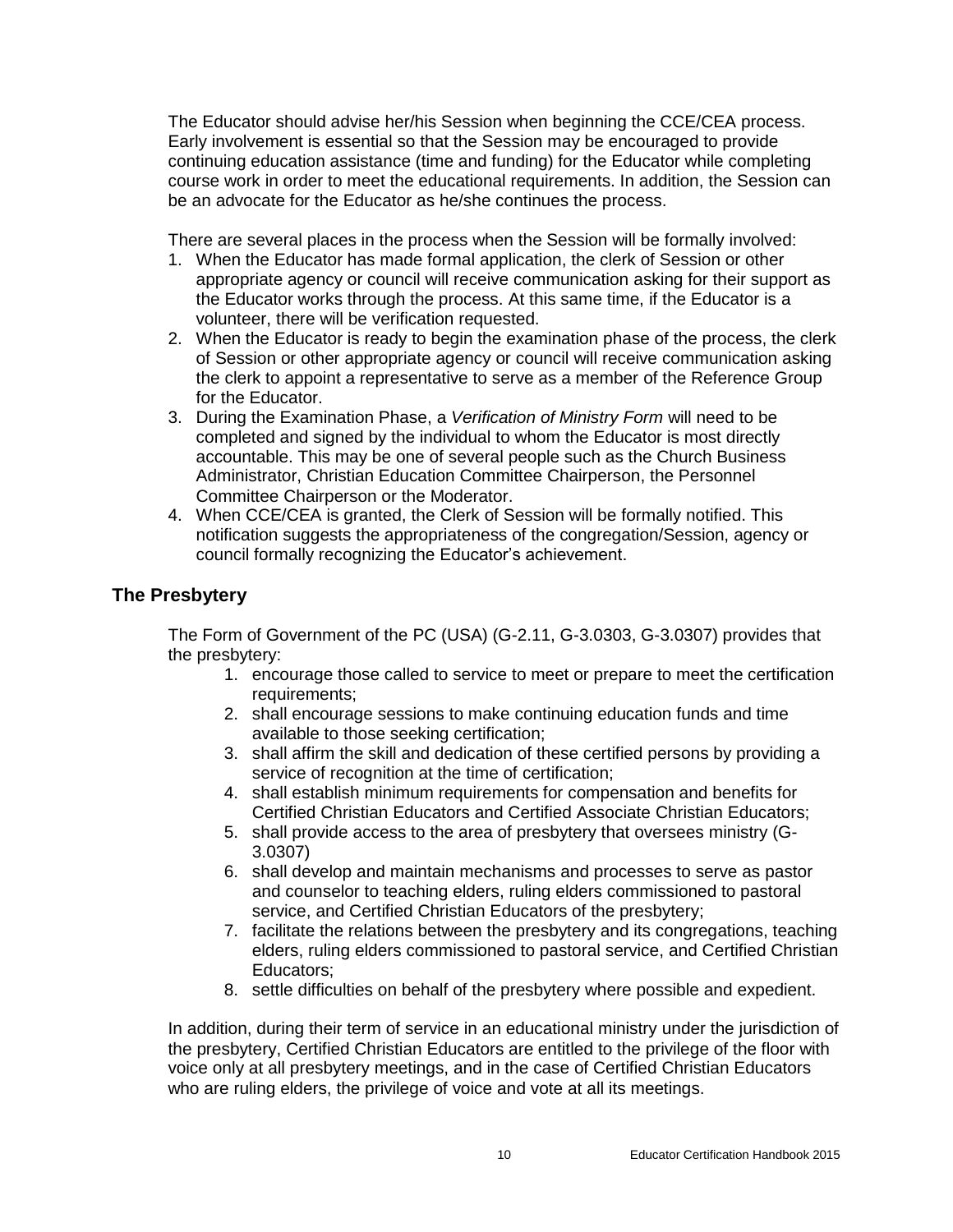While these passages do not establish a specific process for presbyteries to follow in the certification of church educators, they do make clear the presbytery's right and responsibility to provide oversight for the educator certification process. Some presbyteries take this responsibility very seriously, placing Educators under care of the presbytery while they prepare for certification, requiring a statement of faith to be presented to the presbytery. The following suggestions may be helpful as your presbytery considers its role in relation to the certification process:

- 1. Decide which committee of presbytery the Educator Certification Advisor(s) will function within. Encourage and support Certification Advisors to participate in the training offered by the Office of Certification.
- 2. Discuss the certification process with concerned individuals in the presbytery. If they feel additional requirements or other means of supporting educators through the process are necessary, write these up as supplementary to the certification process.
- 3. Prior to the presentation of an individual educator, involve the whole presbytery to look at the certification process and to approve any addenda added as a result of (2) above. Listen seriously to questions and concerns and if possible make adjustments to accommodate them.
- 4. Be vigilant in balancing "requirements" with "benefits." Remind presbyters that the main reason for presbytery's involvement in the process is to support the Educator and to recognize the importance of his or her contribution to the presbytery and the church.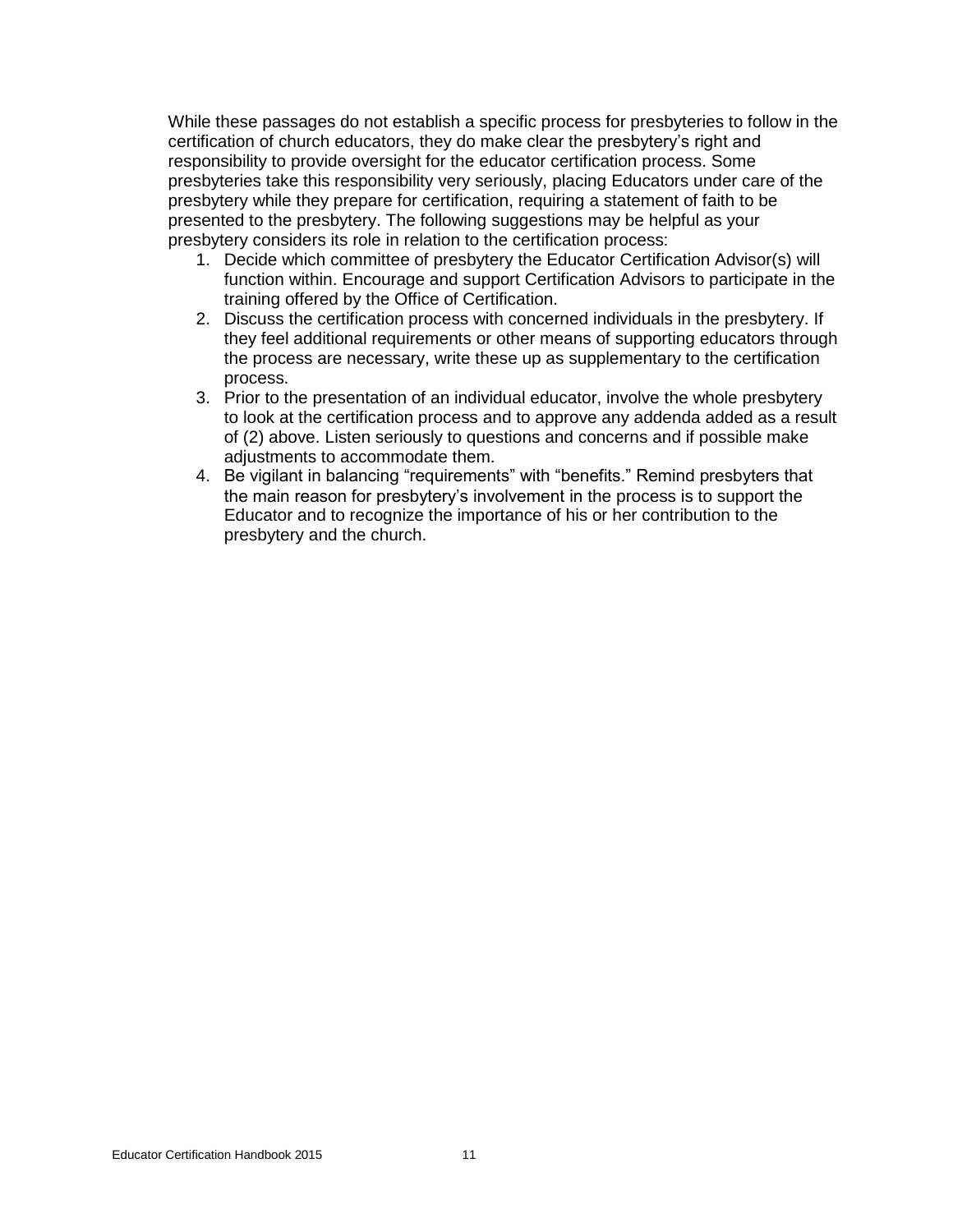# <span id="page-12-0"></span>The Certified Christian Educator

Ministry Experience and Educational Requirements for the Certified Christian Educator

Persons seeking certification as Certified Christian Educators (CCE) must meet one of the following minimum requirements scenarios:

### **Scenario One: No Prior Certification**

- o Membership in the Presbyterian Church (U.S.A)
- o Hold a bachelor's or a master's degree
- $\circ$  Experience (Volunteer or Employed) of one year full-time or its equivalent in Christian education ministry within a PC (USA) congregation, council, or agency. \*
- $\circ$  Completion of certification-approved courses in the following knowledge/skill areas (a list of approved courses for PC (USA) educator certification can be found on-line at [www.pcusa.org/christianeducators\)](http://www.pcusa.org/christianeducators) –
	- o At least 3 course credits each:

*Biblical Interpretation* - This area includes exegetical skills, but does not include a requirement to know and use the Biblical languages of Hebrew or Greek. *Reformed Theology* - Note the emphasis on "Reformed" theology and the constitution's emphasis on the "Confessions" as a basis for defining Reformed theology. The Educator Certification Committee looks for indications that courses included the Confessions and/or extensive reading in the works of Reformed theologians;

*Religious Education Theory and Practice* - This area should be current and demonstrate an ability to integrate theory with practice.

*Worship and Sacraments* – This area includes knowledge of worship and sacraments within the Reformed tradition and the ability to interpret worship and the sacraments in the educational ministry of the church. Prior completion of coursework in Biblical Interpretation and Reformed Theology is suggested and encouraged.

*Human Growth and Faith Development* (within the last 15 years) - Work in this area must be life-span, include exposure to faith development, and fall within a fifteen-year statute of limitations. It also should include the work of newer theorists especially in cognitive, social and gender issues.

o At least 1.5 credits each (usually offered as one 3 credit course): *Presbyterian Polity* - The educator must be able to demonstrate both an understanding of Presbyterian Church (U.S.A.) polity and pastoral sensitivity in its application.

*Presbyterian Program and Mission* - This area includes knowledge of current resources and mission emphases of the Presbyterian Church (U.S.A.).

- $\circ$  Completion of a certification exam under the direction of the Educator Certification Committee.
- o Completion of Reference Group process.
- $\circ$  Verification of current employment or volunteer work for at least ten (10) hours per week,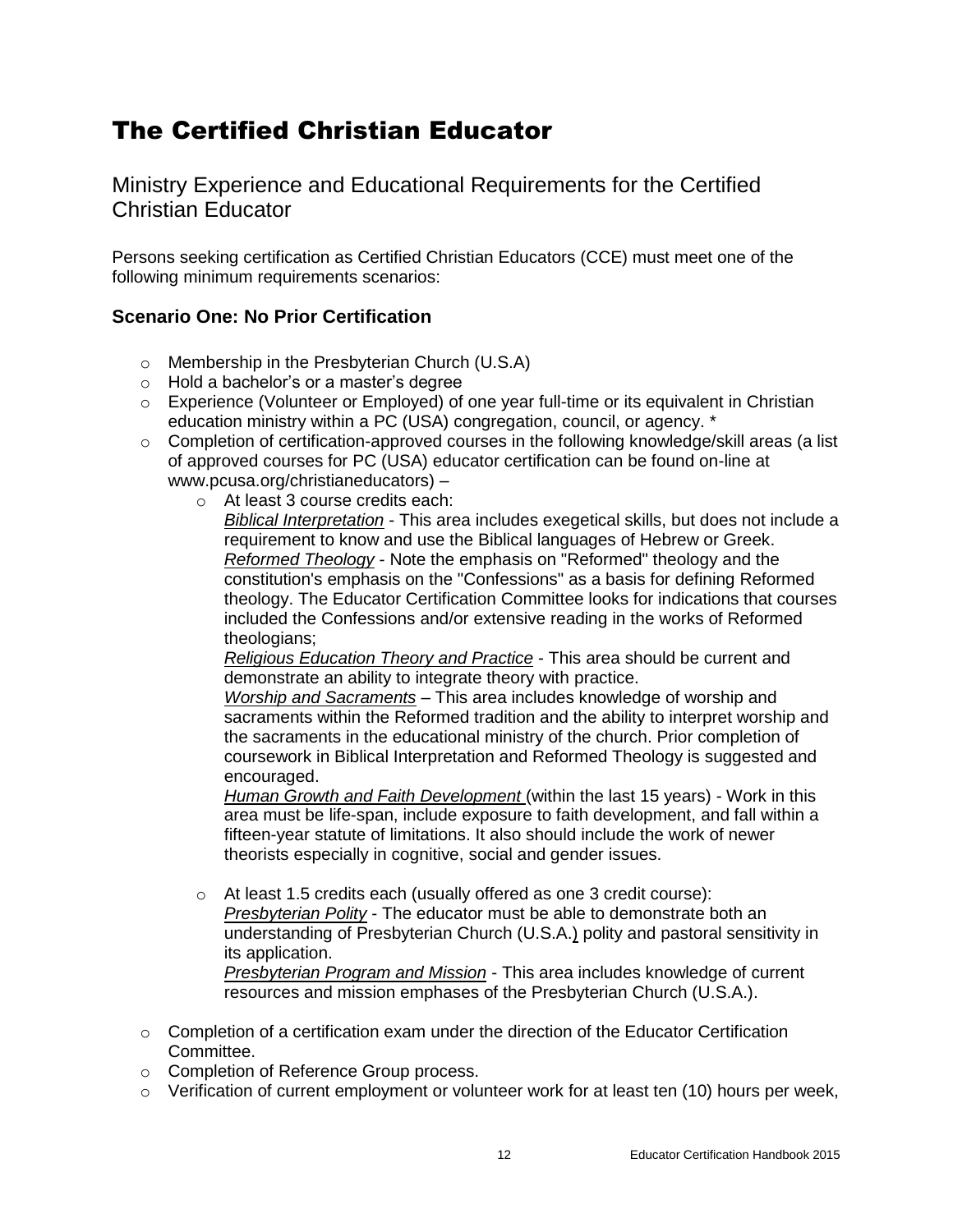accountable to a board, agency, or council of the Presbyterian Church (U.S.A.) upon completion of the examination;

### **Scenario Two: Prior Certification as a Certified Associate Christian Educator (CACE)**

- o Membership in the Presbyterian Church (U.S.A.)
- $\circ$  Experience (Volunteer or Employed) of one year full-time or its equivalent in Christian education ministry within a PC (USA) congregation, council, or agency. \*
- o Completion of a course in the following knowledge/skill area: Worship & Sacraments: This area includes knowledge of worship and sacraments within the Reformed tradition and the ability to interpret worship and the sacraments in the educational ministry of the church. Prior completion of coursework in Biblical Interpretation and Reformed Theology is suggested and encouraged.
- $\circ$  Completion of an additional course in Human Growth and Faith Development if the previous course was not completed within fifteen (15) years.
- o Completion of a certification exam under the direction of the Educator Certification Committee.
- o Completion of Reference Group process.
- o Verification of employment or volunteer work for at least ten (10) hours per week, accountable to a board, agency, or council of the Presbyterian Church (U.S.A.) upon completion of the examination.
- **\*** NOTE: In computing a year of experience, the following equivalents apply:
- 1 year of full-time ministry (at least 25 hours per week); OR,
- 2 years of half-time ministry (16-24 hours per week); OR,
- 3 years of third-time (10-15 hours per week).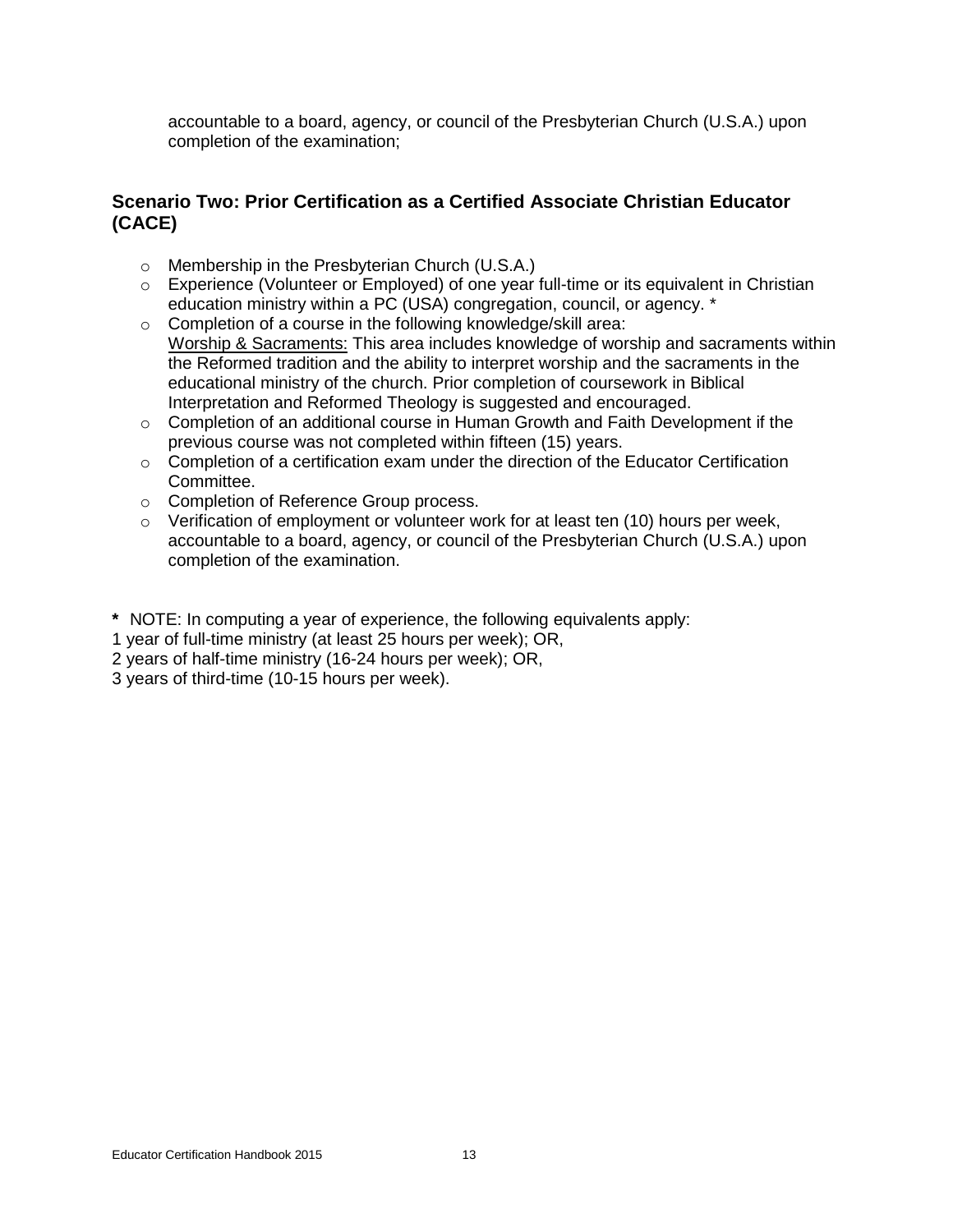### Steps in the Certified Christian Educator Process

The process leading to certification varies according to one's educational background, previous experience, and level of certification. Getting as much information as one can as early in the process as possible will greatly simplify the process and reduce frustrations.

### **Step One — Application and Reference Group Process**

A. Educator searches the website **[www.pcusa.org/christianeducators](http://www.pcusa.org/christianeducators)** and electronically acquires the application and an informative overview of the certification process.

B. Educator looks over the list of approved Certification Advisors from the website **[www.pcusa.org/christianeducators](http://www.pcusa.org/christianeducators)** and selects an Advisor from the Educator's presbytery. If this is not possible, contact an advisor who is geographically close.

C. Educator then contacts the Presbytery-approved Educator Certification Advisor who will work with him or her throughout the process and communicates with Head of Staff and/or Session or head of agency or council explaining why and how certification will benefit all.

D. Educator obtains transcripts from previously completed Master's and/or Bachelor's Degree Programs as well as verification of previous Educator Certification Courses.

E. Educator and Advisor prepare the application form when transcripts are in hand. Advisor and Educator review academic background, previous levels of certification achieved, and the requirements for certification at the appropriate level. The Advisor and Educator identify any missing knowledge and skill areas. Together they create a tentative plan for additional courses using the list of approved courses found at **[www.pcusa.org/christianeducators](http://www.pcusa.org/christianeducators)** and any additional seminary and college course offerings. They submit the plan with transcripts and any other materials (such as syllabi) to the Coordinator. The Educator ordinarily should wait to begin coursework until after the courses are reviewed and approved by the Coordinator.

### F. Educator sends to the Coordinator:

Application Form with Educational Requirements Worksheet Transcripts and Verification of Educator Certification Courses Position Description (Volunteer or Employed)

G. Coordinator sends a letter to the Educator's Session, agency or council, with a copy to the presbytery, informing them that the Educator has entered the certification process and requesting their support.

H. Coordinator reviews materials sent by the Educator and the tentative plan for addressing the requirements. Coordinator also checks for any problems or gaps other than those identified by the Educator.

I. If additional work is needed, Coordinator reviews and approves (or recommends changes in) the tentative academic plan and advises the Educator and Advisor.

J. Educator completes course work; checks with Advisor to be sure all requirements are met; and submits relevant transcripts, syllabi, and/or CEUs for any additional courses taken.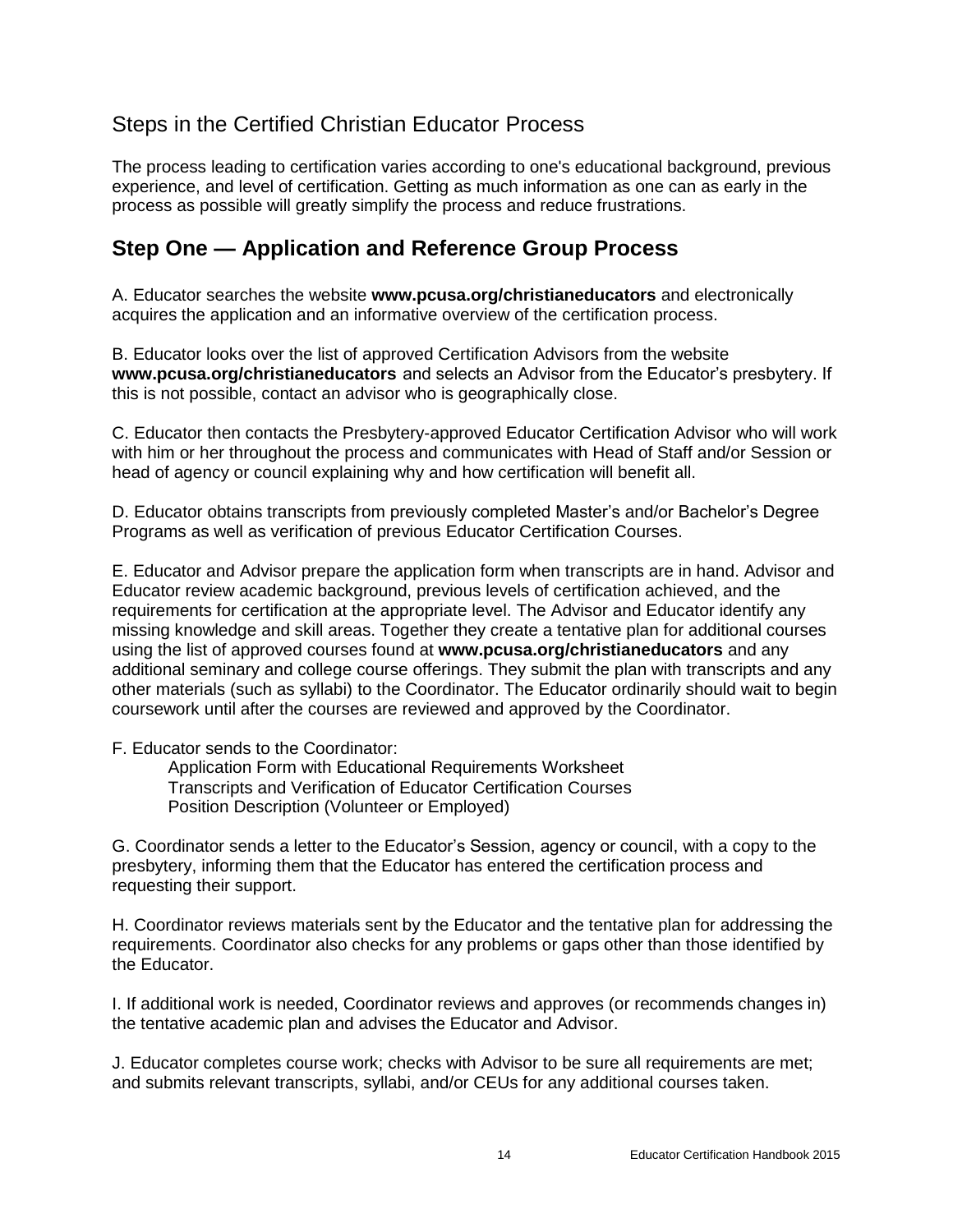K. Advisor notifies the Coordinator when satisfied with the Educator's plan for proceeding to the exam phase by completing the *Exam Readiness Form for Advisor Only*.

L. Coordinator writes to Session, council or agency to which the Educator is accountable, advising it of the applicant's progress and advising them to appoint a representative to the Reference Group. Copies are also sent to the Educator, the Advisor and mid-council staff.

M. Coordinator sends a letter to the Certification Advisor with instructions to begin the Reference Group process.

N. Educator and Advisor together select other persons to serve as a Reference Group. The Reference Group includes:

- o A staff colleague (selected by the Educator). This individual should *not* be the spouse of the Educator;
- $\circ$  Another Christian educator, preferably certified, who knows the Educator's work (selected by the Educator);
- $\circ$  Representative appointed by the Session or agency/council to whom the Educator is responsible;
- o The Educator Certification Advisor, who serves as moderator/convener of the group;
- $\circ$  A representative from the appropriate committee of presbytery (if applicable)

O. Educator and Advisor set date for first meeting of Reference Group.

### **Step Two — Examination**

A. Educator chooses dates for the examination and submits a written request for the examination from Coordinator.

**Note**: The examination process, including final meetings of the Reference Group must be completed within six (6) months of the date the examination is sent by the Coordinator.

B. Coordinator sends Educator:

The Exam A *Reflection on Learnings* Form

C. Coordinator sends Advisor:

Instructions for Examination and Reference Group Process Exam Evaluation forms for the Reference Group and Advisor *Guidelines for Reference Group Meeting General Reference Group Comments* Form *Exam Evaluation for Advisor Only* Form *Verification of Ministry* Form

D. Educator completes examination at least four (4) weeks prior to the meeting of the Reference Group in order to have time for possible revisions; sends copies as follows:

To Advisor

To each member of Reference Group (including copy of exam instructions and *Reference Group Guidelines for Reading the Exam* from Advisor*)*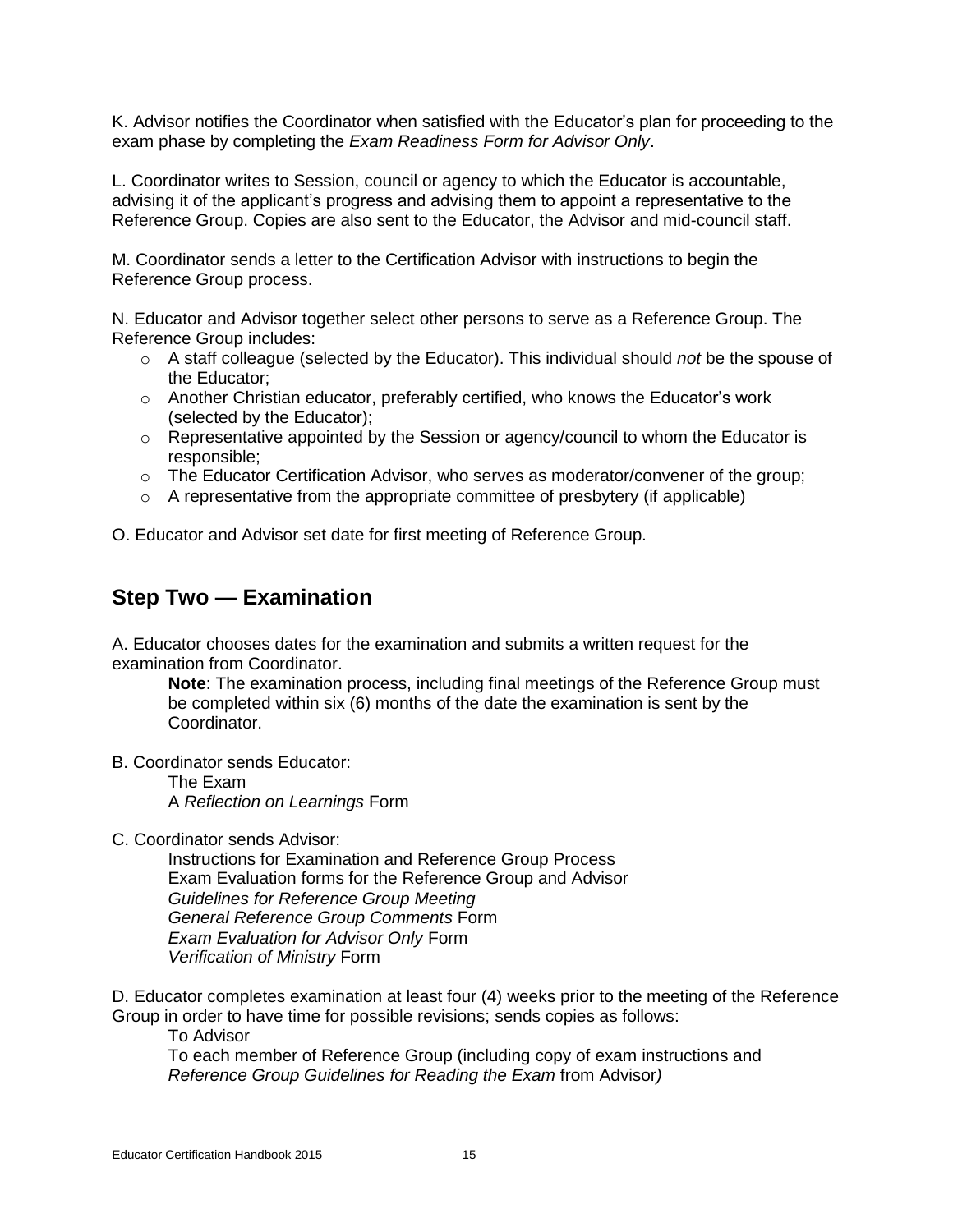E. Reference Group meets:

- Examination is discussed
- Exam evaluation forms are discussed and completed
- Educator receives recommendations for revisions to his or her examination **or**  Reference Group makes a recommendation for approval to the Certification Committee through the Coordinator.
- Evaluation forms are given to Advisor to be compiled and sent to the Certification Committee.

F. Educator completes revisions if requested. Reference Group reviews changes and decides to approve exam to be sent to the ECC or recommends that an extension should be sought.

G. Advisor and educator meet to reflect on the process and learnings: Advisor writes evaluation of educator in context of process; Educator reflects on his/her learnings as a result of process.

H. Educator submits the examination electronically to **[certificationexams@pcusa.org](mailto:certificationexams@pcusa.org)**, along with the *Reflections on Learning* form to the Coordinator.

I. Advisor sends *Exam Evaluation Form for Advisor Only, Advisor's Summary of Evaluation,* and completed *Verification of Ministry* Form to Coordinator.

J. Coordinator sends examination to three readers — one independent reader and two members of the Educator Certification Committee.

### **Step Three — Certification**

A. Educator Certification Committee meets and reviews all evaluations.

B. Educator Certification Committee makes its recommendations, which could be either:

- 1. The ECC grants certification.
- 2. The ECC does not grant certification due to specific deficiencies in the examination.

 3. The ECC grants certification pending Verification of Ministry (for those who cannot verify employment or volunteer work at the time of the examination).

C. If certification is not recommended, Coordinator writes to Educator with copy to Advisor, outlining additional work to be completed. The letter shall specify how that work is to be submitted for review and subsequent action on certification.

D. If certification is recommended, the Coordinator sends an official letter to the Educator with a copy to Advisor.

E. The ECC's action is reported to the appropriate council of the Presbyterian Church (U.S.A.). The Educator's name is placed on the list of certified Christian educators on the PC (USA) website.

F. Coordinator sends Certificate and suggested Service of Recognition, together with letter of explanation to the appropriate presbytery staff. The Service of Recognition includes an opportunity for the Educator to present a Statement of Faith to the Presbytery after which the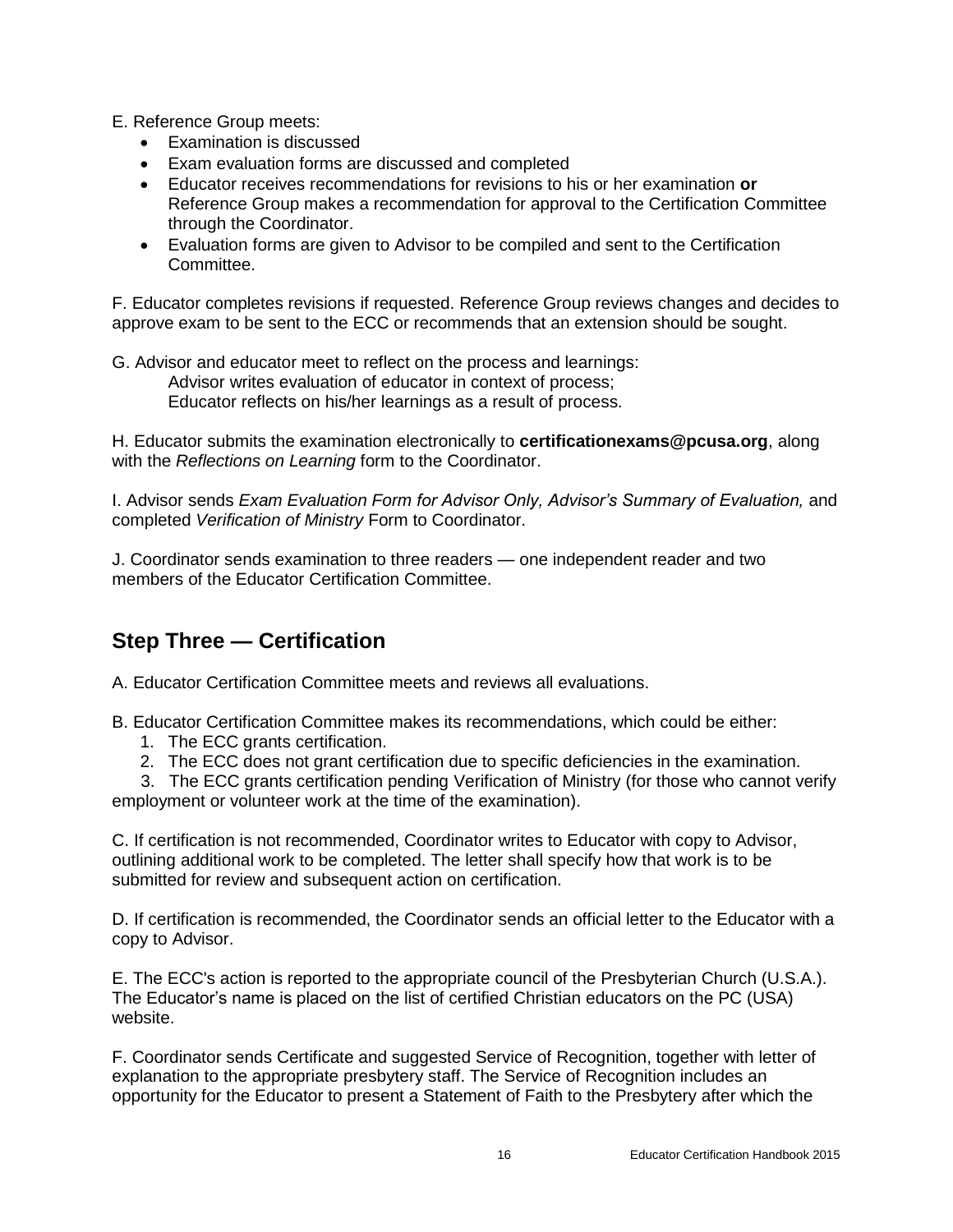Presbytery presents the certificate to the Educator.

G. Communication and appropriate service of recognition is sent to Moderator/Clerk of Session or appropriate person in the Educator's responsible agency or council.

H. Coordinator also advises:

Advisor Association of Presbyterian Church Educators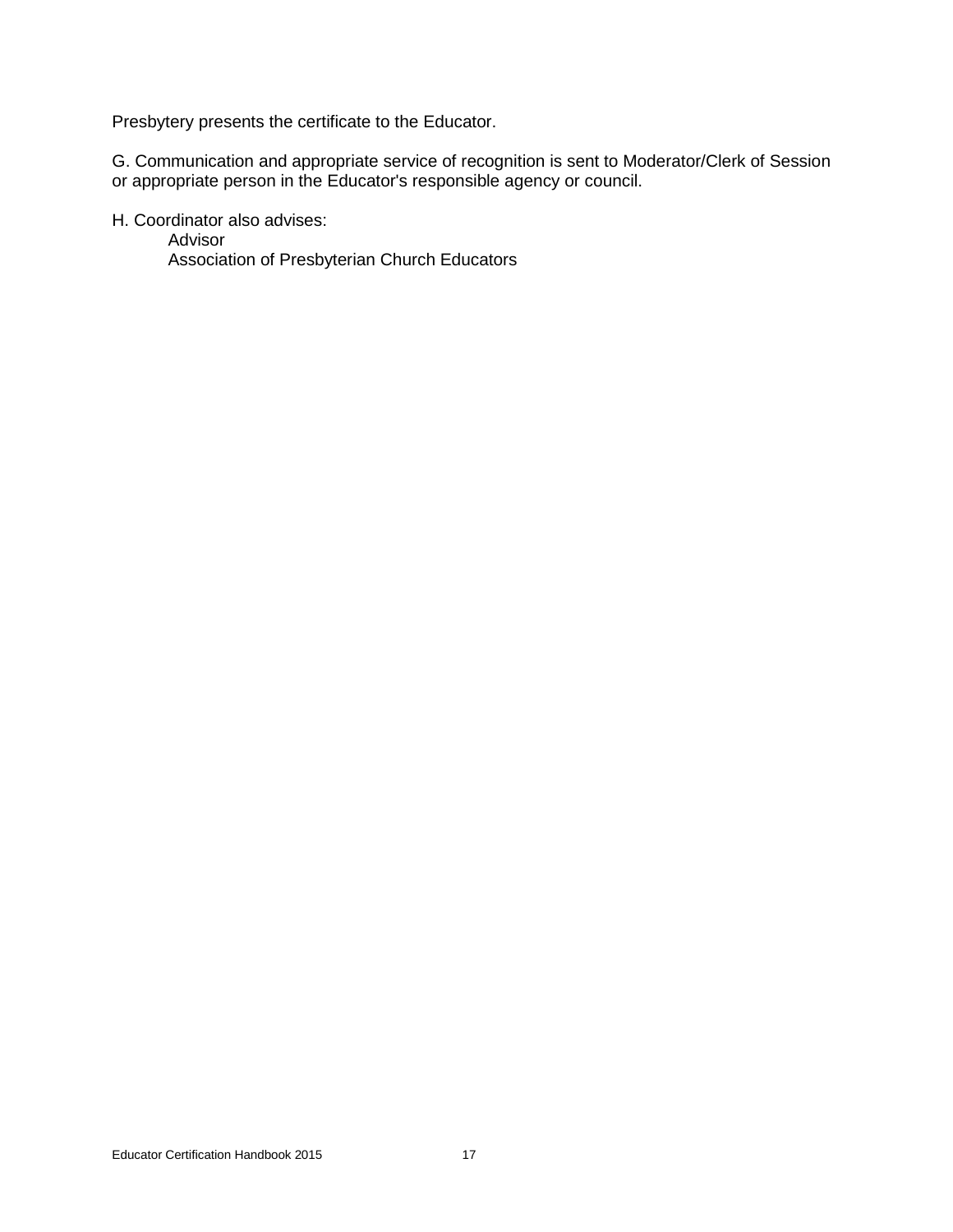### **The CCE Integrative Examination (Exam)**

The examination process is designed to be **a learning AND an assessment process**.

When the Coordinator notifies the Educator that all requirements are completed and the Advisor has submitted the *Exam Readiness Form for Advisor Only* to the Coordinator, the Educator may request the examination. It is a "take-home, open book" examination that must be completed within a six month time period. As a result, ALL work must be original to the exam rather than material that has been previously a part of coursework or work in the church. A prominent feature of the process is feedback, especially from a Reference Group who will meet with the Educator to review his or her materials prior to their submission to the Educator Certification Committee. The Reference Group can and should offer suggestions to the Educator for improvements in his or her materials. Critical reflection is a key element in any learning process, indicative of the fact that one can gain insights from reflections upon the process as well as the content.

If an Educator endures serious illness or a critical personal hardship during the six month exam period resulting in the inability to complete the exam during this time frame, the Educator and the Certification Advisor can contact the Coordinator to discuss the possibility of a Leave of Absence.

In searching for indications of one's mastery of the required knowledge and skill areas, the examination focuses on the Educator's application of content to practical settings. Examination readers look for signs of the Educator's relational skills, communication skills, planning skills, educational resource skills, integration of a knowledge base with practice, integration across disciplines, and consistency within the Reformed tradition.

For the examination, the Reference Group will receive a packet of information from the Advisor, including a copy of *Guidelines for the Reference Group meeting* and a copy of the *Reference Group Guidelines for Reading the Exam*. The Coordinator will send the examination to one independent reader and two ECC members for evaluation prior to the Committee meetings**. All evaluations by independent readers and ECC members are anonymous** – that is to say that the readers have no knowledge of who the Educator is, where they live, what type of situation they are in, or any other detail that might give a reader any insight into the identity or makeup of the Educator. The evaluations by these readers provide the basis for the ECC's decision and recommendations.

### **In writing the examination, the Educator needs to be careful to avoid or remove all specific references to a particular congregation, location, person's names, his/her own name, etc. in order to preserve the confidentiality and anonymity of the process.**

The Educator also needs to refrain from quoting the work(s) of others without proper attribution. Plagiarism is intentionally presenting any information, ideas or phrasing of another as if they were his/her own without giving proper credit to the original source and with disregard for proper academic research procedures. For proper academic research procedure, refer to *Turabian's*  Manual for Writers of Theses, Term Papers and Dissertations, 7<sup>th</sup> edition. If examination readers identify plagiarism within the exam, the writer will be asked to rewrite the plagiarized Part of the exam.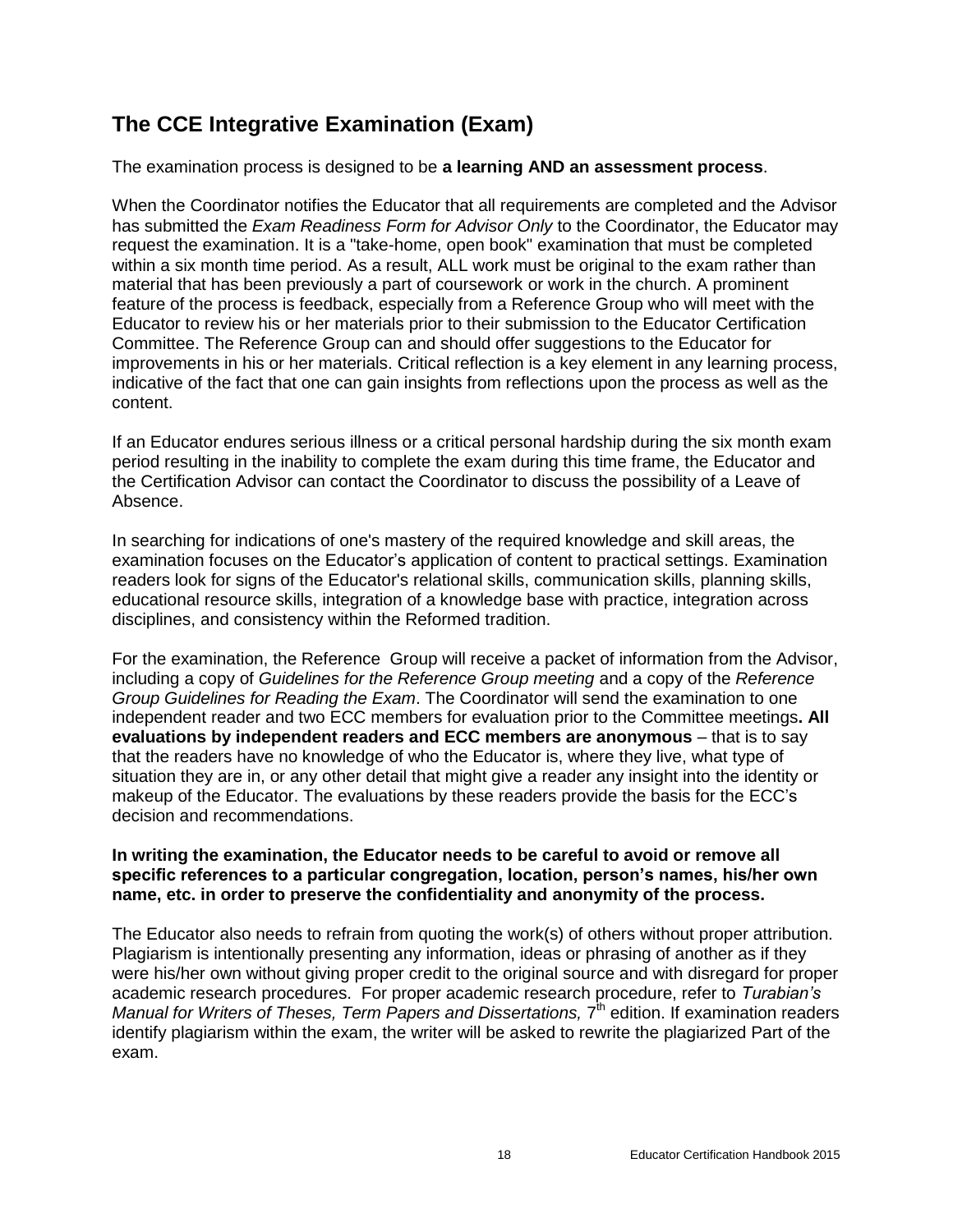### **Educator Certification Committee Reading and Evaluation**

Examinations will be reviewed by the ECC as they are received. Exam results will ordinarily be given no later than two months after all parts were submitted to **certificationexams@pcusa.org**.

### **When Certification Is Granted**

When the action of the ECC is to grant certification, the Educator and the Advisor are notified. A certificate and a suggested *Service of Recognition* are sent to the Executive Presbyter of the presbytery, with notification to the Advisor, the Educator and the Moderator or Clerk of the Session of the church or comparable board, council or agency in which the Educator serves. Following action by the Committee, the name of the newly Certified Educator is sent to the Office of the General Assembly for inclusion in the list of Certified Christian Educators.

### **When Certification Is Not Granted**

For many Educators the certification process will conclude with positive evaluations of most, but not all parts of the examination (certification) or of the responses to readings (enrollment). In those cases certification/enrollment will not be granted without some additional work. The Educator and the Advisor will receive a copy of a letter outlining the ECC's decision and remaining requirements.

### *Possible Outcomes*

- 1. The Educator Certification Committee may require that an Educator rewrite one or more parts of the examination. This usually indicates a serious deficiency. It may involve rewriting a particular part. This action may delay certification until a subsequent meeting of the Committee.
- 2. The ECC may suggest that the Educator participate in additional continuing education in a specific area before retaking the examination or part of the examination.
- 3. The ECC may suggest that the Educator complete additional readings in a specific area before retaking the examination or part of the examination.

The examination and reading processes are designed to be learning/growing experiences as well as evaluative experiences. Therefore, an Educator may be asked more than once to rewrite all or part of an examination, or complete additional continuing education or additional readings. It is the hope of the ECC that each Educator will see rewriting and additional continuing education as opportunities to develop professionally.

The Educator Certification Advisor, in working with an Educator who is not granted certification is asked to:

- 1. Interpret to the Educator and, as necessary, the Session and presbytery, the comments, concerns and requirements of the readers, the Reference Group, and/or the Educator Certification Committee. The Advisor may need to confer with a Session or presbytery committee that is concerned about the qualifications of an Educator who is requested to rewrite. If appropriate, the interpretation should help them see the value of an Educator who seeks to be professionally accredited, to do whatever is required to aid professional growth and development, and to round out his/her abilities as an Educator.
- 2. Encourage the Educator to pursue whatever additional requirements have been outlined.

In most cases of a rewrite, the Educator will be given three months to complete the rewrite.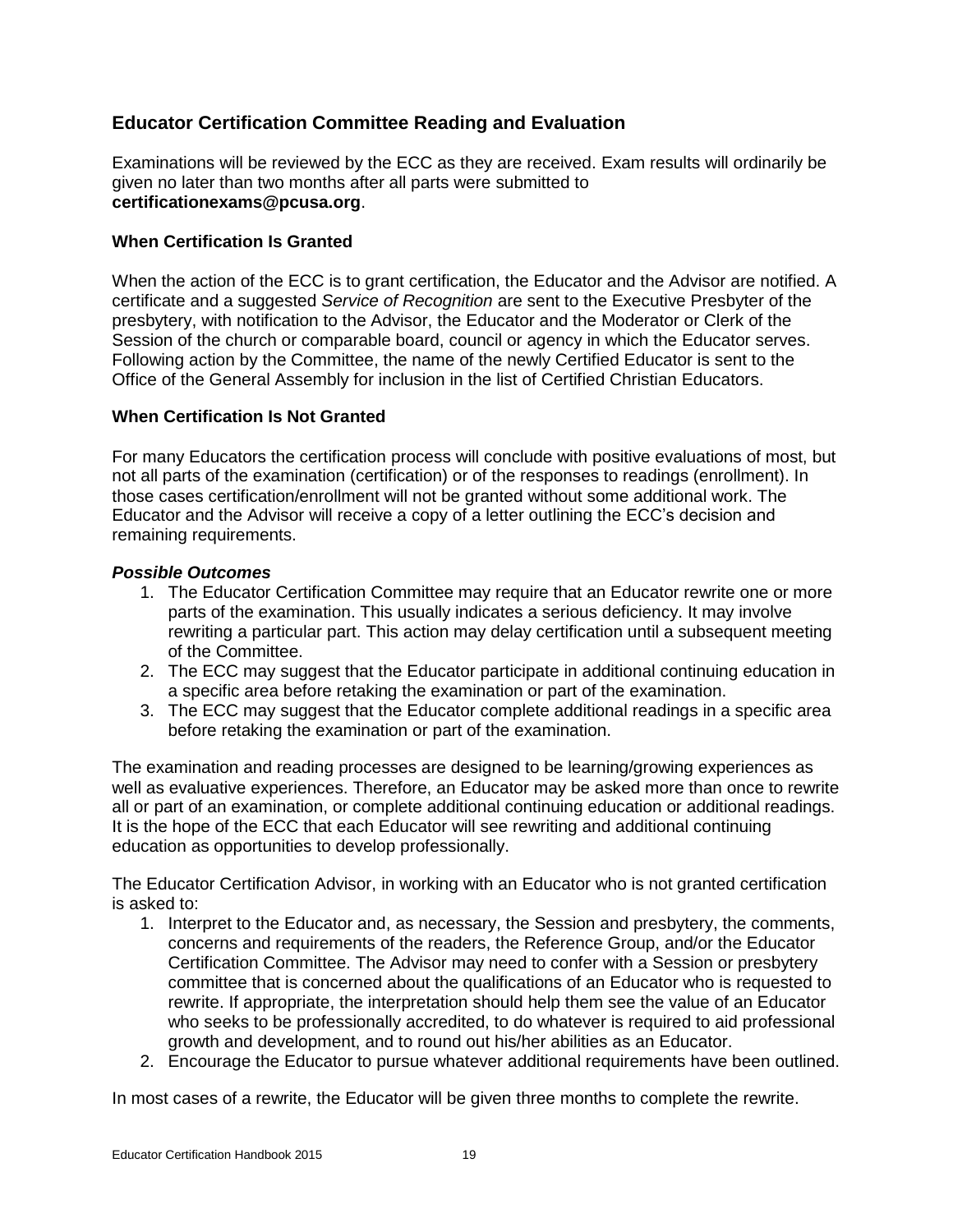This submission will be read by at least one of the original readers. Following the receipt of the exam rewrite, readers will ordinarily submit comments to AC within 2 months.

<span id="page-20-0"></span>**If at any time, the requirements are unclear, or if the Advisor and the Educator have questions about interpreting the action of the Educator Certification Committee, the Coordinator should be contacted.**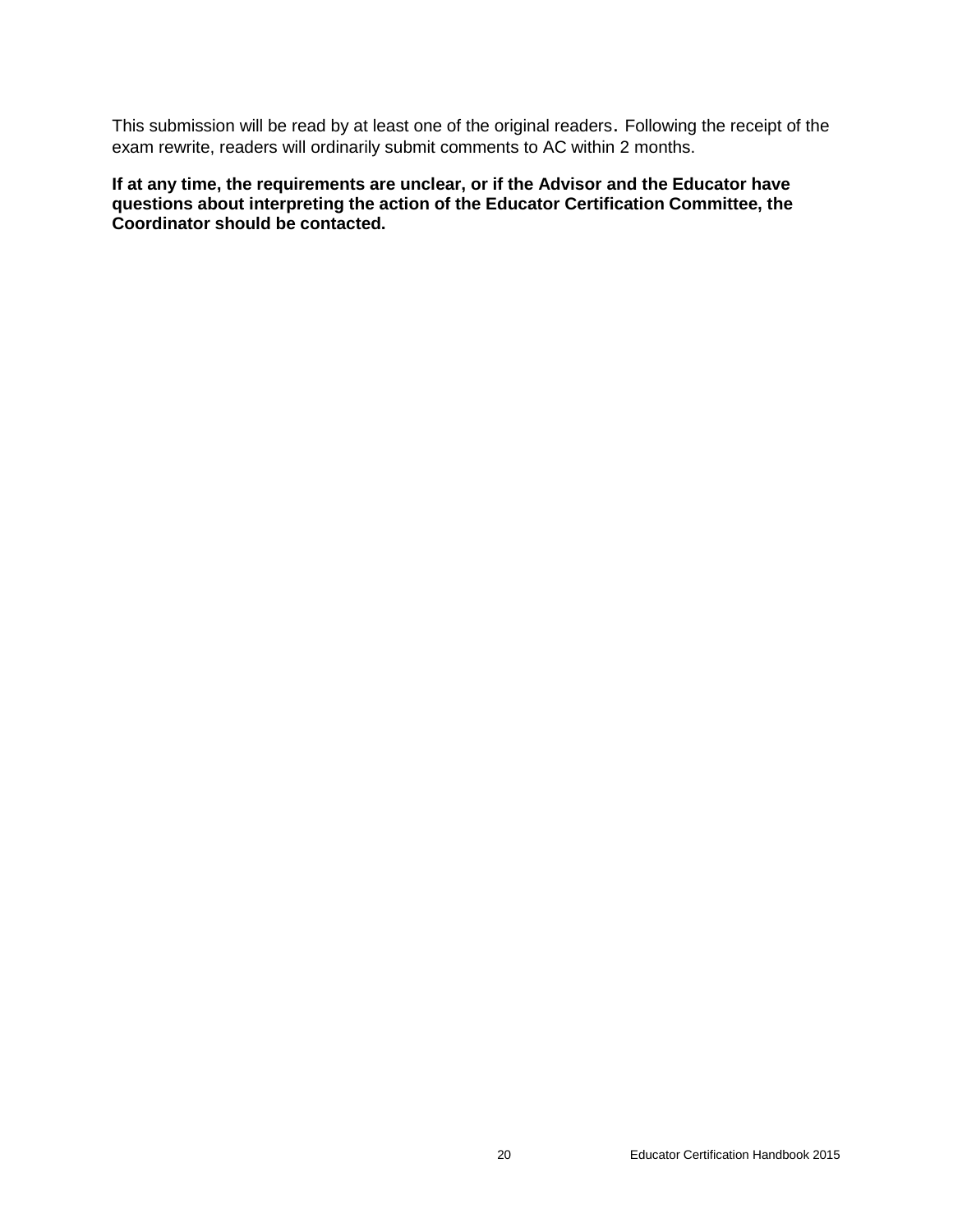# The Christian Education Associate (CEA) – formerly Enrolled Educational Assistant (EEA)

### **Ministry Experience and Educational Requirements for the Christian Education Associate**

The process for **Christian Education Associate (CEA)** is designed to recognize the role and status of the Educator with or without formal academic training. The Educator Certification Committee (ECC) recognizes that many of those who are serving in educational ministries in churches and presbyteries have responded to a need and/or a call, even though they had little training or preparation for the job. Throughout the years, many of these persons have attended or even led a variety of related workshops. The goal of the process of enrollment is to recognize and affirm these accomplishments, introduce the educator to some important writers in related fields and to whet their appetites so that they will want to pursue further course work and move toward the Certified Christian Educator level.

Persons seeking enrollment as Christian Education Associates (CEA) must complete the following requirements:

- o Membership in the Presbyterian Church (U.S.A.).
- $\circ$  Experience (Volunteer or Employed) of one year full-time or its equivalent in Christian educator ministry within a PC (USA) congregation, council, or agency. \*
- o Completion of all four courses of *Opening Doors to Discipleship*  [\(www.openingdoorstodiscipleship.org\)](http://www.openingdoorstodiscipleship.org/) to fulfill coursework. CEA candidates will meet with their Certification Advisors after completion of each module to discuss their journals and ways this course informs their educational ministry.
- o Reading of six selected books and responding to questions. *The Christian Education Associate Reading List* is sent to each Educator who completes the application for Christian Education Associate. The reading list contains titles including some "classics" and some contemporary titles.

*The Reading List for the Christian Education Associate* consists of two parts. The first part lists eight "foundational" books. Five of these must be selected as **required reading***.* The second part lists recommended readings from which to select books to further educational development. A sixth book is selected by the educator from the second list to complete the reading requirement. The reading lists provide the basic content outline for one's study at this level.

 $\circ$  Verification of gainful employment or volunteer work for at least ten (10) hours per week, accountable to a board, agency, or council of the Presbyterian Church (U.S.A.).

- 1 year of full-time ministry (at least 25 hours per week); OR,
- 2 years of half-time ministry (16-24 hours per week); OR,
- 3 years of third-time (10-15 hours per week).

<sup>\*</sup> NOTE: In computing a year of experience, the following equivalents apply: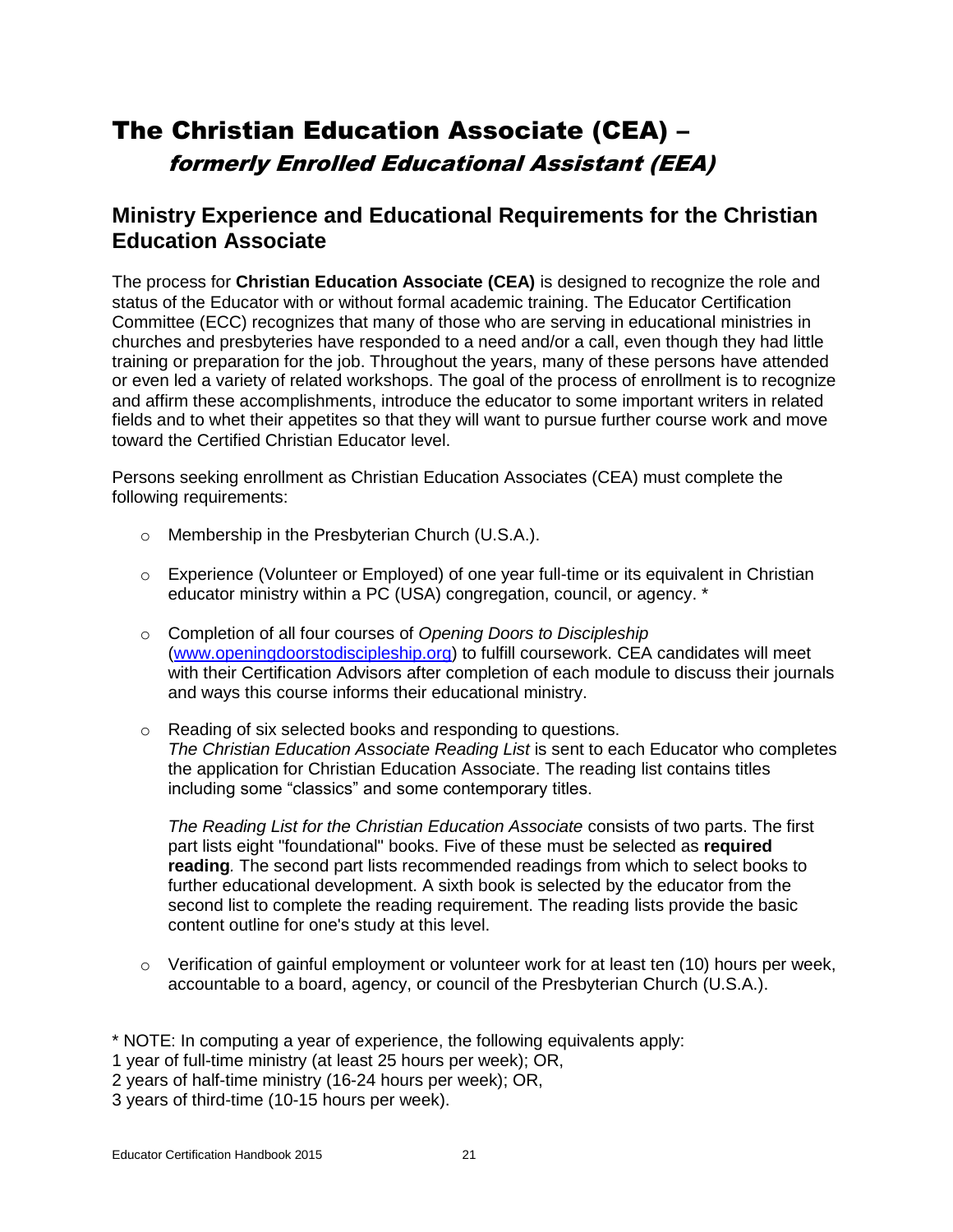### **Steps in the Christian Education Associate Process**

The process leading to CEA varies according to one's educational background and previous experience. Getting as much information as one can as early in the process as possible will greatly simplify the process and reduce frustrations with the experience.

### **Step One — Application**

A. Educator searches the website **[www.pcusa.org/christianeducators](http://www.pcusa.org/christianeducators)** and electronically acquires the application and general information of the process.

B. Educator looks over the list of approved Certification Advisors from the website **[www.pcusa.org/christianeducators](http://www.pcusa.org/christianeducators)** and selects an Advisor from the Educator's presbytery. If this is not possible, contact an advisor who is geographically close.

C. Educator contacts a Presbytery-approved Educator Certification Advisor who will work with him/her throughout the process. The educator and the advisor prepare the application form.

D. Advisor and Educator analyze the Educator's background and experience. They develop a plan for continuing education.

E. Educator sends to the Coordinator: Application form with Educational Requirements Worksheet Three letters of reference

F. Coordinator acknowledges receipt of the application and sends the Educator the reading list and questions for response along with instructions for submission following completion of educational requirements.

G. Coordinator sends a letter to the Educator's Session, agency or council, with a copy to the presbytery, informing them that the Educator has entered the certification process and requesting their support.

H. Educator completes educational requirements: completion of each module (there are four courses) of *Opening Doors to Discipleship* [\(www.openingdoorstodiscipleship.org\)](http://www.openingdoorstodiscipleship.org/); meet with Certification Advisor to discuss their journals and ways this course informs their educational ministry; submits completion to Coordinator with confirmation by the Advisor.

### **Step Two — Readings and Responses**

A. The Educator and Advisor decide which books from the approved list will be most helpful for the Educator's professional growth. The Advisor assists the Educator in locating the books.

B. The Educator reads the selected books and responds to questions related to the readings.

C. The Advisor and Educator may meet to review responses.

D. When all educational requirements have been met, the Educator sends the responses to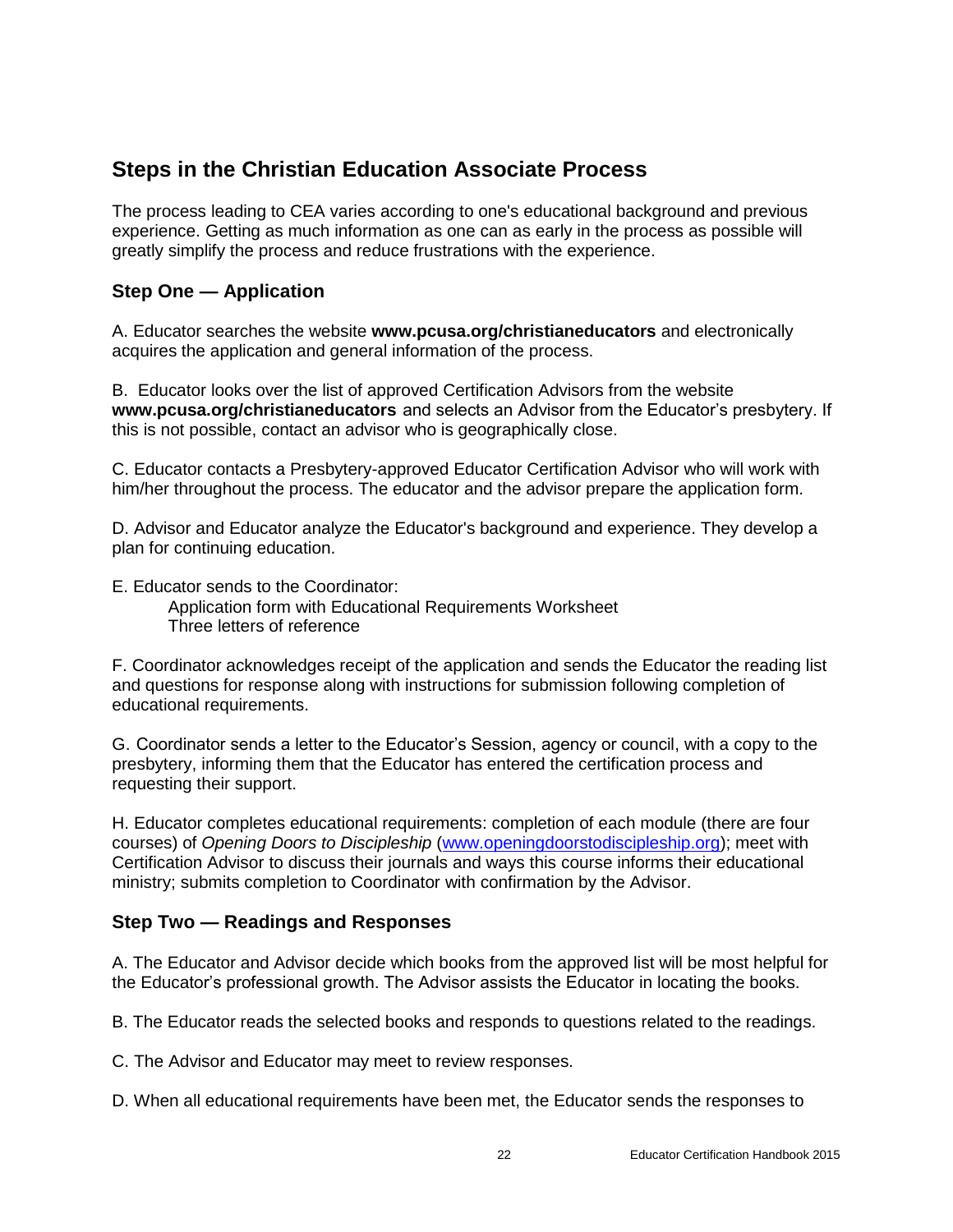questions related to the readings to **certificationexams@pcusa.org**.

E. The Coordinator acknowledges receipt and advises the Educator and Advisor of dates of the next ECC meeting and sends *Verification of Ministry Form* to the Advisor.

F. The Advisor returns completed *Verification of Ministry Form* to the Coordinator.

G. The Coordinator sends responses to the readings to two ECC members for evaluation.

### **Step Three — Enrollment**

A. The Educator Certification Committee reviews the reader's evaluations and makes its recommendations:

- 1. The ECC grants the CEA.
- 2. The ECC does not grant the CEA due to specific deficiencies in the submitted materials. In the case of termination of position during the process, the ECC may grant the CEA pending future receipt of a current *Verification of Ministry Form.*

B. If CEA is not recommended, the Coordinator will write to the Educator with a copy to the Advisor, outlining additional work to be completed. The letter will specify how that work is to be submitted for review and subsequent action.

C. If CEA is recommended, the Coordinator sends an official letter to the Educator. Letters are also sent to the Advisor and Clerk of Session or equivalent. A letter and certificate is sent to the staff of the Educator's Presbytery.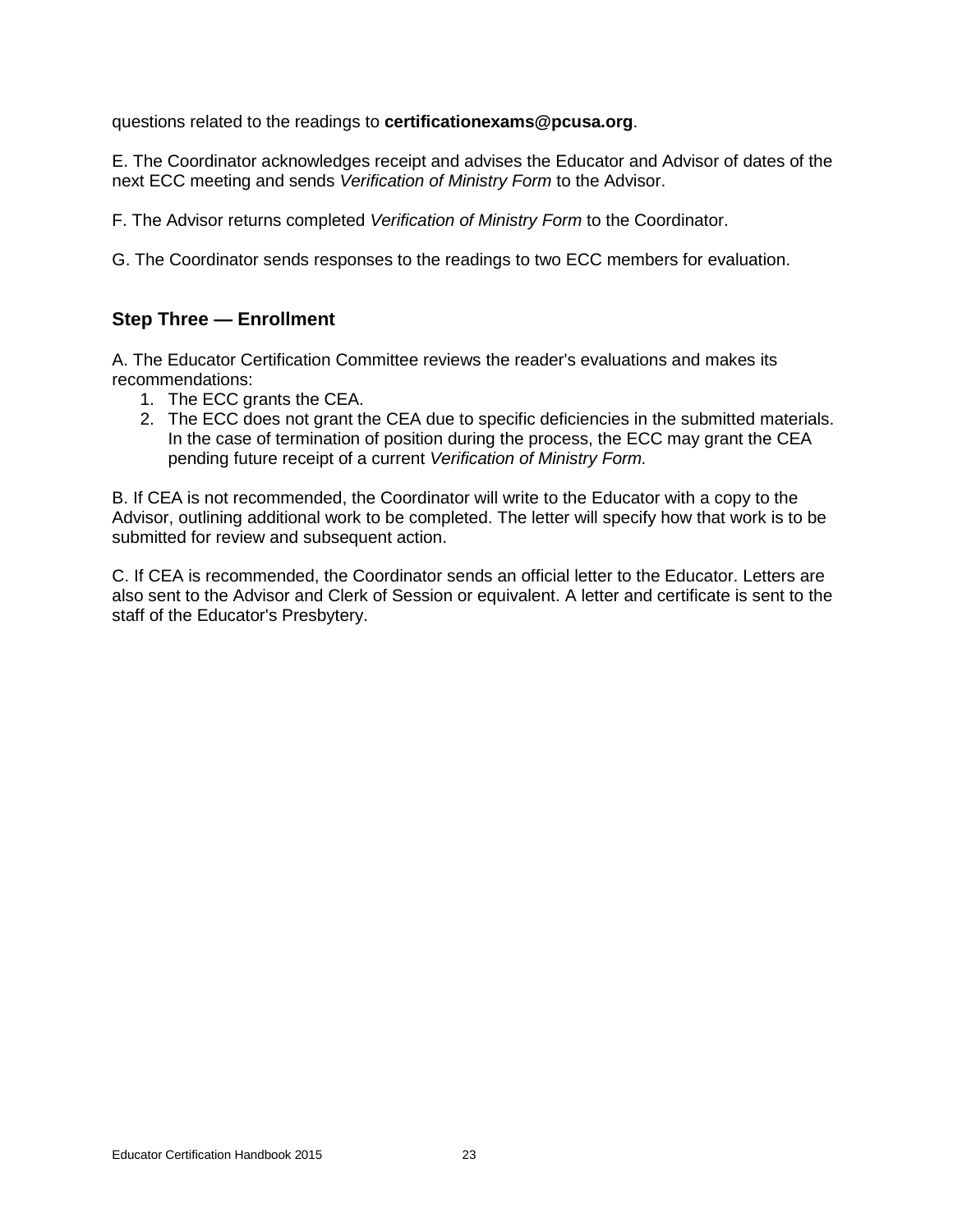### **The CEA Examination**

The examination phase for the **Christian Education Associate** is quite different from the other certification level. Please be certain the Educator follows these instructions in completing the requirements for enrollment.

- *1.* Reads five books from the "Required Reading List" on the *Christian Education Associate Reading List.*
- 2. Based on conversations with the Certification Advisor, the Educator's particular area of interest or work, and the perceived need for additional learning, the Educator selects and reads *one additional book* from the "Additional Reading Suggestions" list.
- 3. The Educator writes the following for all **six** books (minimum one page per book)
	- a. Summarize what is considered to be the basic theme(s) of the book.
		- b. Identify new insights gained from the book.
		- c. Suggest ways to apply learnings from the book to his/her work in Christian education.
- 4. The Educator also writes a response to the following:
	- a. List three concepts from the Educator's readings that either affirm or challenge previous learnings or understandings.
	- b. In light of the Educator's readings and being enrolled as a Christian Education Associate, what are the Educator's future plans for continued ministry development?
- 5. Responses are sent to: **certificationexams@pcusa.org**

Two members of the Educator Certification Committee read the examinations. Their recommendations become the basis for the ECC's decision concerning granting CEA.

### **Educator Certification Committee Reading and Evaluation**

When the Coordinator has received all papers, they are submitted to the ECC at its next meeting. After carefully reviewing all evaluations from the exam readers, the ECC will make a decision as to whether:

- $\circ$  papers are complete and the educator has satisfactorily met the requirements; or
- $\circ$  papers are complete, but additional attention needs to be given to certain parts of the process. The ECC may grant CEA, but suggest that the Advisor and Educator review its comments in the interest of the continuing ministry development of the Educator. In such cases, no further work is required; or
- o papers are complete with relatively minor problems. In these cases, the ECC will require that certain portions of the readings be rewritten. The details are spelled out in a letter and if there are no serious deficiencies, corrections can sometimes be addressed with a minimal amount of work.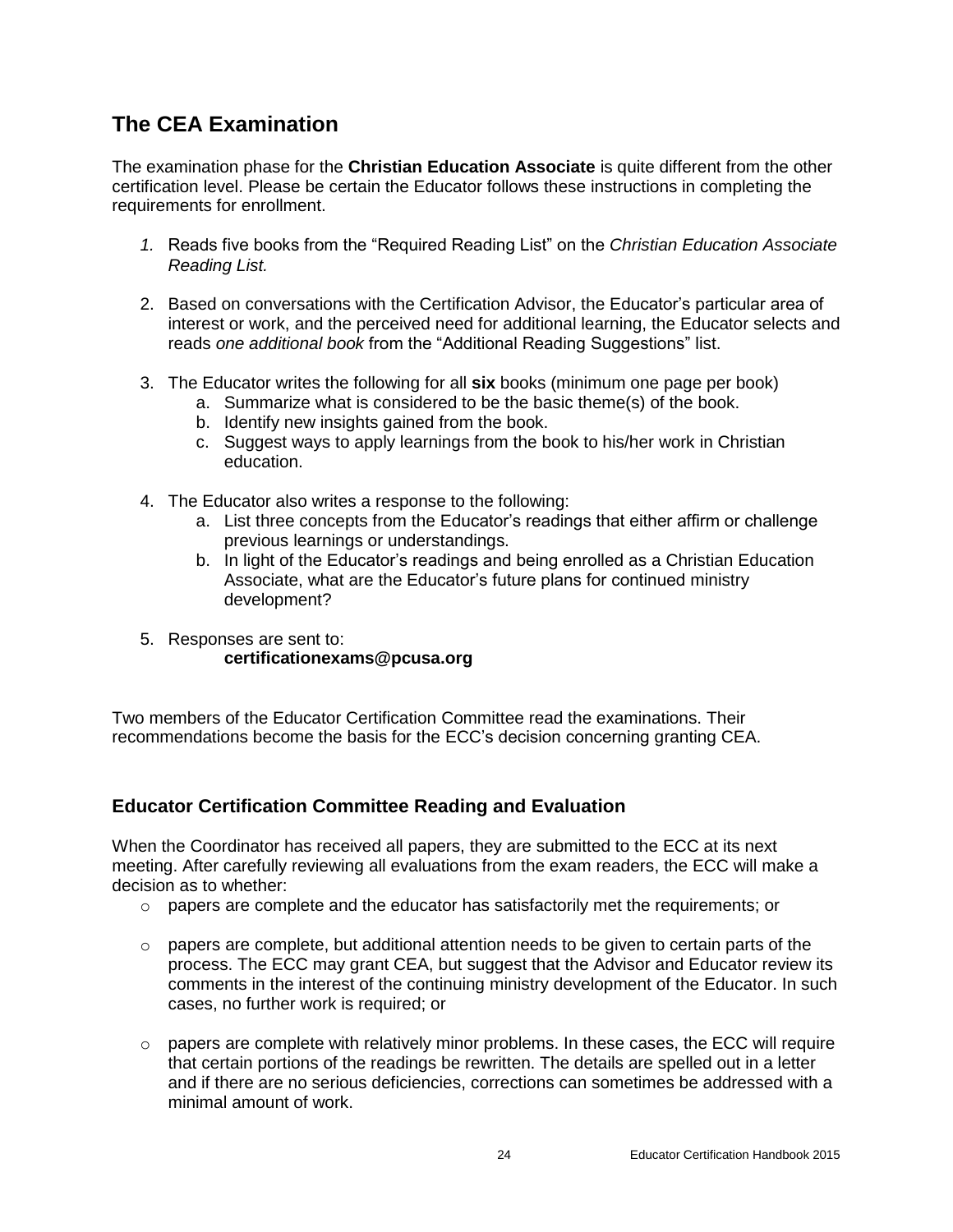### **When CEA is Not Granted**

In the case of termination of position during the process, the ECC may grant the CEA pending future receipt of a current *Verification of Ministry Form.*

For many Educators the enrollment process will conclude with positive evaluations of most, but not all parts of the responses to readings. In those cases CEA will not be granted without some additional work. The Educator and the Advisor will receive a copy of a letter outlining the ECC's decision and remaining requirements.

#### *Possible Outcomes*

- 1. The ECC may require the Educator to rewrite his or her responses to the assigned questions.
- 2. The ECC may require the Educator to read an additional book in a specific area and respond to questions regarding that book.
- 3. The ECC may require the Educator to answer additional questions about a specific book.

The examination and reading processes are designed to be learning/growing experiences as well as evaluative experiences. It is the hope of the ECC that each Educator will indeed see rewriting and additional continuing education as opportunities to develop professionally.

The Educator Certification Advisor, in working with an Educator who is not granted CEA is asked to:

- 1. Interpret to the Educator and, as necessary, the Session and presbytery, the comments, concerns and requirements of the readers, and/or the Educator Certification Committee. The Advisor may need to confer with a Session or presbytery committee that is concerned about the qualifications of an Educator whose exam was not approved. If appropriate, the interpretation should help them see the value of an Educator who seeks to be professionally accredited, to do whatever is required to aid professional growth and development, and to round out his/her abilities as an Educator.
- 2. Encourage the Educator to pursue whatever additional requirements have been outlined.

**If at any time, the requirements are unclear, or if the Advisor and the Educator have questions about interpreting the action of the Educator Certification Committee, the Coordinator should be contacted.**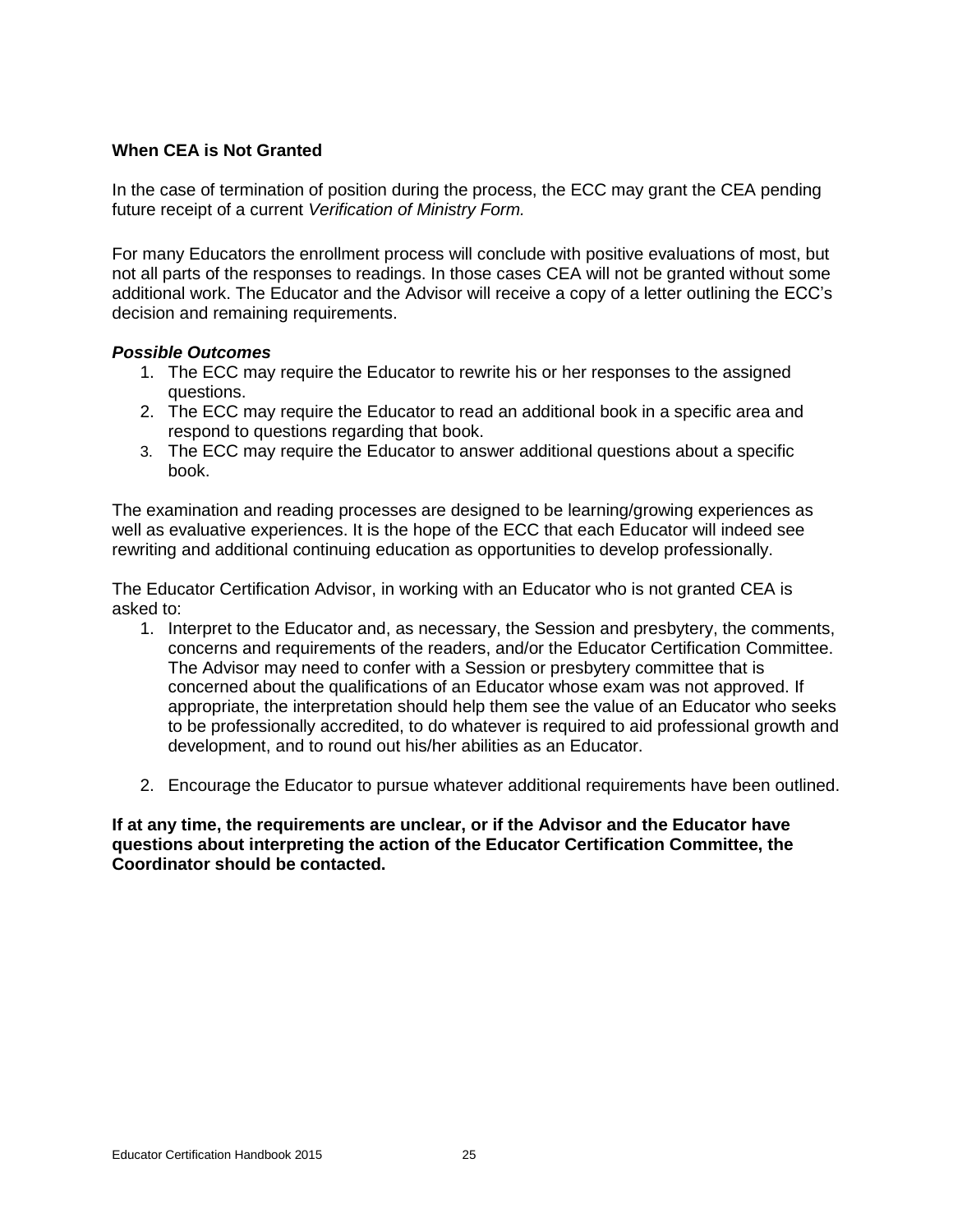# <span id="page-26-0"></span>The Certification Advisor

### **The Work and Ministry of the Educator Certification Advisor**

The Educator Certification Advisor provides a link between the Educator Certification Committee, the presbytery, and Educators seeking to become Certified Christian Educators or Christian Education Associates. The Educator Certification Committee and the presbytery choose the Educator Certification Advisor in partnership. The Advisor works with the ECC in relation to the certification requirements, and with the presbytery or its designated committee in relation to the support and accountability of the presbytery for the applicant's educational ministry.

The Educator Certification Advisor should have the following qualifications:

- A heart for Christian education
- Member of the Presbyterian Church(USA)
- Experience in educational ministry and, if possible, a certified educator
- A willingness to participate in training (training is available at selected sites and through an online process at **www.pcusa.org/christianeducators**)

The Educator Certification Advisor has a number of **key responsibilities**, including the following:

- o To become and remain informed about the certification process, and to provide this information to Educators, sessions and committees of the presbytery
- $\circ$  To meet with each applicant for certification or enrollment to review the process and the requirements, and to advise the applicant regarding the appropriate level for which to apply
- $\circ$  To review with the applicant all applicable academic and experience qualifications, and to assist the Educator in finding ways to satisfy unmet requirements
- $\circ$  To assist the applicant for certification in the selection of a Reference Group and to serve as one member of that Reference Group as the presbytery's appointee
- $\circ$  To go to the Session or responsible agency or council, with the Educator, to explain the process and to advocate for support (i.e., time and money) for continuing education and time for writing the examination
- $\circ$  To inform the Coordinator that the Advisor is satisfied with the Educator's readiness to proceed to the exam phase using the *Exam Readiness Form for Advisor Only.*
- $\circ$  To convene and moderate the Reference Group as it reviews and evaluates the Educator's responses to examination questions, and to process the results of that review. **PLEASE NOTE: The Educator Certification**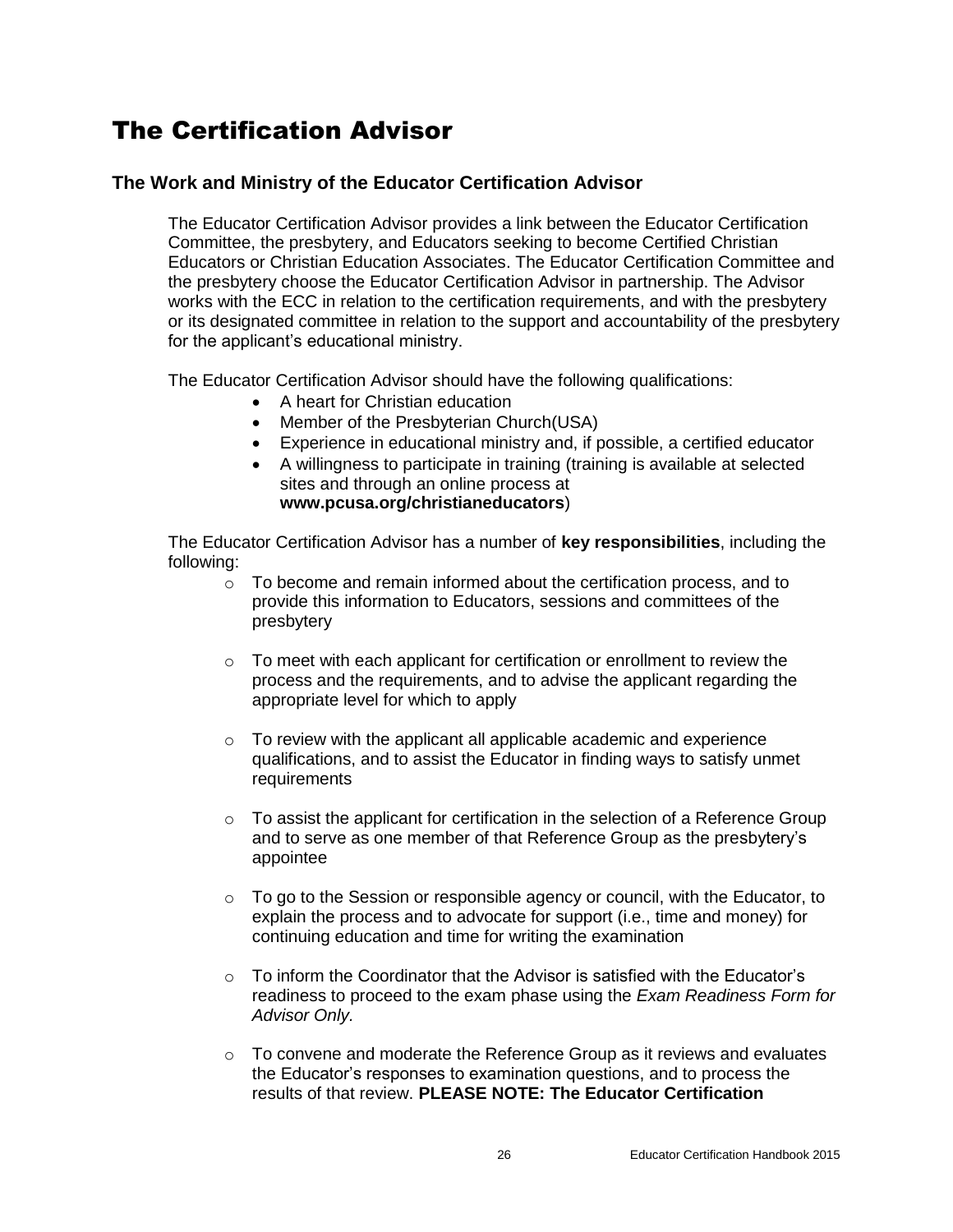### **Committee will not accept exams for reading if they have not been approved by the Reference Group and the Advisor.**

- $\circ$  To obtain verification of ministry of the Educator when the examination or readings are completed.
- $\circ$  To assist the Educator in fulfilling other requirements and responsibilities established by the presbytery, which might include preparing and presenting a statement of faith, assisting in the writing of a position description of a call, and reviewing the adequacy of compensation with the responsible agency or council.
- $\circ$  To plan with the Educator and the presbytery an appropriate service of certification.
- $\circ$  To identify ways in which the Educator can overcome deficiencies identified by the ECC upon receipt of the evaluation of the Educator Certification **Committee**
- $\circ$  To function as an advocate for the certification process as a means for insuring excellence in the educational ministry of the church - especially for the presbytery's churches, pastors, and educators
- $\circ$  To fulfill any other requirements outlined by the presbytery

The person serving as the Educator Certification Advisor should be someone who thoroughly understands the Presbyterian Church (U.S.A.) system and knows both the structure and functioning of the particular presbytery in which he/she serves. It would be most helpful if the Advisor has **direct and regular access to whatever committee of presbytery carries responsibility for the certification process**. The person will find it helpful to have a strong background in Christian education, to be certified or seeking certification, and/or be supportive of the concept and the process of certification. The person who undertakes this responsibility will need to be skilled in working with individuals, sessions, and committees, sometimes under awkward and potentially difficult situations.

The person who serves as the Educator Certification Advisor will maintain close contact with the Coordinator and can expect support and counsel from the Coordinator throughout the process. An educational component for the online training of Certification Advisors is available at **www.pcusa.org/christianeducators.** 

### **Steps Along the Path Toward Certification/Enrollment**

### **A. Application**

The entry point for the Advisor in his or her relationship with the Educator is in the **application process**, especially in evaluating credentials. Educator Certification Advisors will be expected to confer with applicants as they decide what level of certification is appropriate for them. The Advisor may also be called upon to interpret to the Educator decisions by the ECC that educational preparation or ministry experience is not adequate for the level to which they believe themselves qualified. In consulting with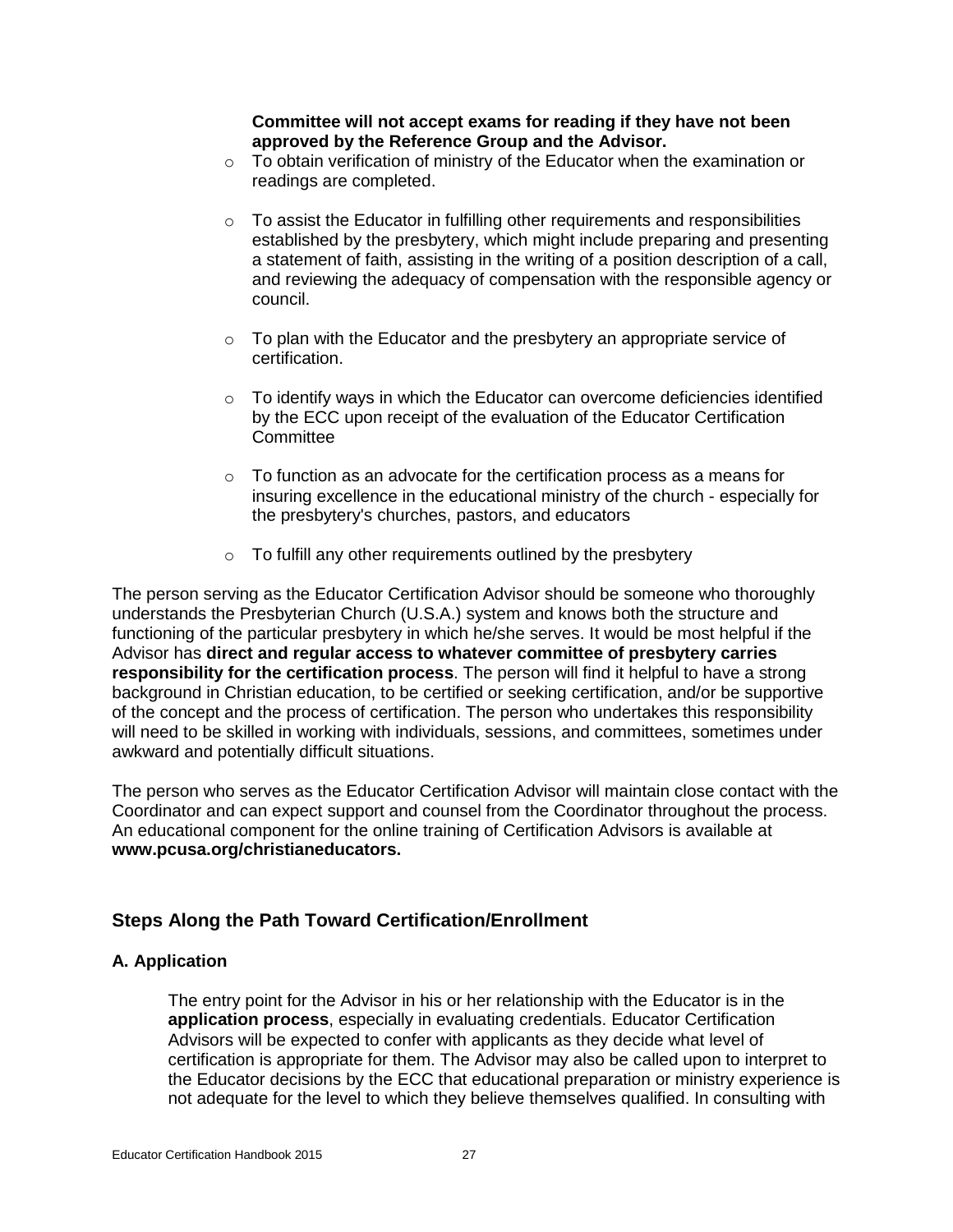Educators about the level of certification they should seek, please keep in mind that the validity of any certification process is the degree to which its standards are upheld. Regardless of which level of certification or enrollment the Educator seeks, both the process and the title should be honored as a measure of attainment. Advisors should be ready to press Educators to seek the level that is appropriate for them. The very fact that the Educator is open to subject his or her ministry experience and educational background to this type of evaluation is an accomplishment, and should be applauded by the Advisor, the presbytery represented, and the Session or responsible agency or council.

An important part of the work of the Educator Certification Advisor is assisting the Educator to recall and **evaluate academic preparation**. This includes helping the Educator to evaluate studies already completed, identifying gaps in academic preparation, and helping the Educator find ways to fill those gaps. The key tool is the Educational Requirements Worksheet prepared by the Educator. It should make it clear to both the Educator and the Advisor what the appropriate starting point will be. If there are doubts or if the Advisor and the Educator disagree, do not hesitate to forward the paperwork to the Coordinator for a decision. The Advisor role is to guide the Educator through the process, not to become the interpreter of standards. Defer that role to the ECC.

### **B. Developing A Study Plan**

An important step in the process is **planning a program of study**, which must be shaped by the advice and the requirements set by the Educator Certification Committee. This is often a point at which great sensitivity on the part of the Advisor will be a critical requirement. Sometimes the applicant is seeking affirmation and approval of extensive experience in either academic or church settings. Many people have entered the field of Christian Education in spite of their lack of formal preparation because they were willing to respond to a critical need in a particular situation. Now, often many years later, they may feel under-appreciated because they are being asked to prepare themselves academically to do a job they have learned in "the trenches." In other instances, persons with advanced degrees in education often resist the idea that their preparation is lacking because it does not include religious education, Reformed theology, polity, and so forth. Some will, at first, deny the benefit of or the need for continuing ministry development, often citing time or other pressures. Educators know the importance of continuing education for others, but sometimes forget their own need to keep growing through academic pursuit. There are those for whom applying for certification is a way of facing career or volunteer goals in a new way. They may subconsciously be asking, "Is this the time to take a leap of faith — go back to school and get that degree? Has the time come to acknowledge the call of the church for excellence in education, and to commit myself to refining my God-given talents in order to respond to that call?"

Words of encouragement from an Advisor, or willingness to do some of the work in finding opportunities and/or funding, ability to approach Sessions or other responsible agencies or councils with the Educator to explain this call, could make all the difference both to the Educator and to the church. This is also a point at which to try to pick up signals of some **practical concerns** that may be on the mind of the Educator, for example, the **cost of the program**. If costs of continuing education seem to be a concern to the Educator, the Advisor may want to help by: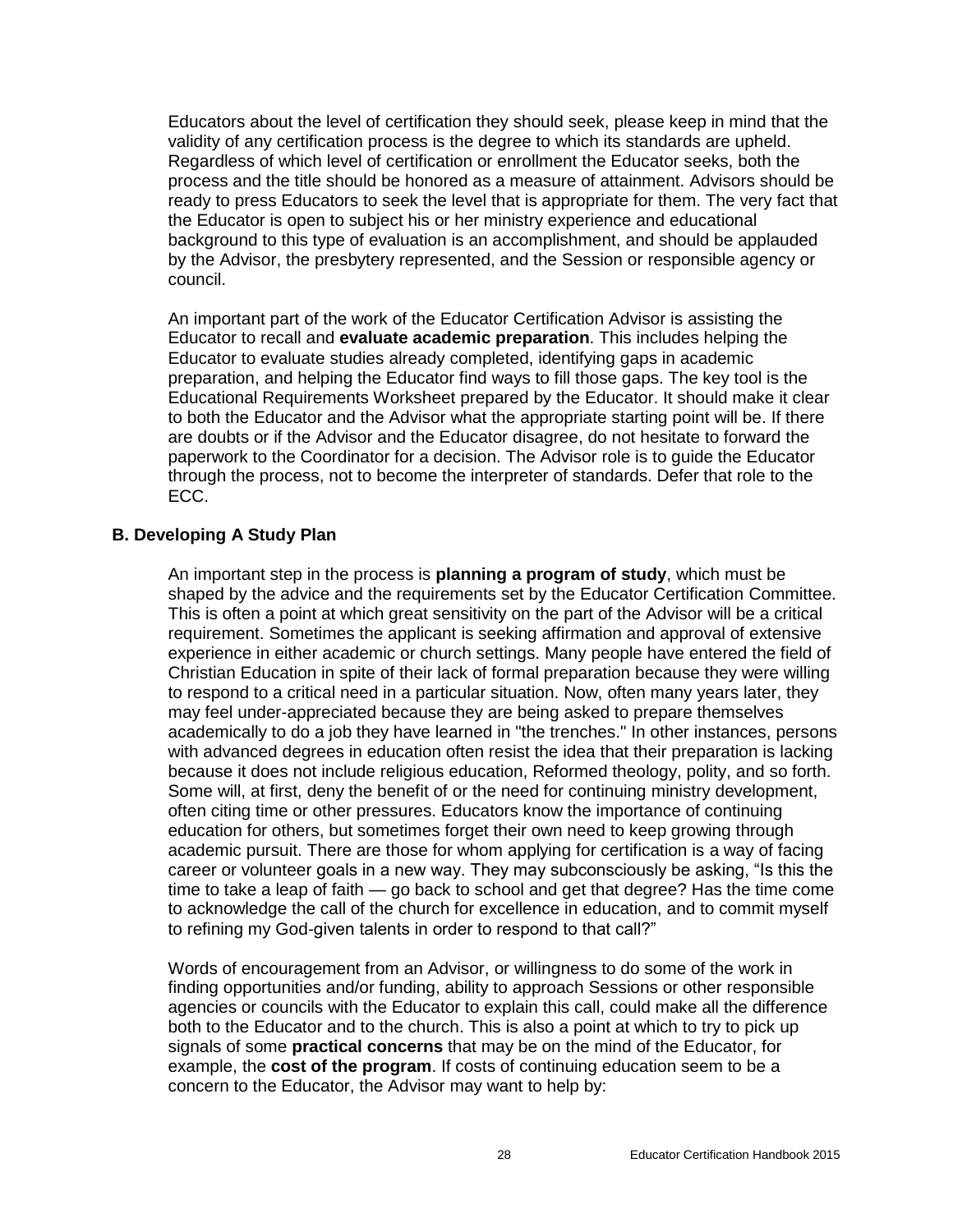- 1. Identifying possible sources of funds in the presbytery or synod that can be used for continuing education for the Educator.
- 2. Speaking to the pastor of the church, or arranging to meet with the Session or other appropriate committee of the church, to emphasize the importance of their Educator's professional development to improving the ministry of their congregation, urging them to provide funds to defray some of the costs.

The Certification Advisor may also have a role in relationship to the Educator's Session or responsible agency or council. Its members may worry that their Educator's certification will increase the cost to the church or encourage him or her to consider leaving for a better situation. Either of these worries may make them less than enthusiastic about certification. The Advisor can stress that there are usually benefits to the church when one's staff is engaged in meaningful continuing education.

In relation to **working with an educator's Session**, there are specific requests to be made and a number of **"common sense" rules** Certification Advisor's will want to follow.

Educator Certification Advisors should:

- 1. Encourage the Educator to notify the Session of his/her intentions as early in the process as possible.
- 2. Serve as liaison/interpreter for the Session, if necessary, regarding the goals and process of certification.
- 3. Enlist the Session's participation in the process, encouraging them to appoint their representative to the Reference Group.
- 4. Enlist the Session's support in the process by encouraging them to provide adequate time and finances for Continuing Education and time for writing the examination.
- 5. Maintain contact with the Session's appointee to the Reference Group regarding his/her role, responsibilities, meeting times, etc.
- 6. Be responsible for obtaining a completed *Verification of Ministry Form* from the Session.
- 7. Serve as interpreter to the Session if certification/enrollment is not immediately granted and additional continuing education is required.
- 8. Encourage the Session to recognize the Educator's certification or enrollment in a meaningful way.

During the study phase of certification, many Educators become discouraged and are vulnerable to the temptation to drop out. Study can be a lonely process, especially when done at home in the midst of an already busy lifestyle with no colleagues with whom to share the experience. The Advisor can play a crucial role as mentor, cheerleader, and attentive friend. Please stay in touch with the Educator, set goals for work to be completed by particular dates, and check off progress with him/her.

### **C. Forming the Reference Group for the CCE Level**

- $\circ$  Once pursuing certification has been determined for the particular Educator; and
- o once a plan of study has been formulated; and
- o when the Application Form, Educational Requirements Worksheet, transcripts and/or course syllabi, and Tentative Academic Plan (if needed) have been sent to the Coordinator; and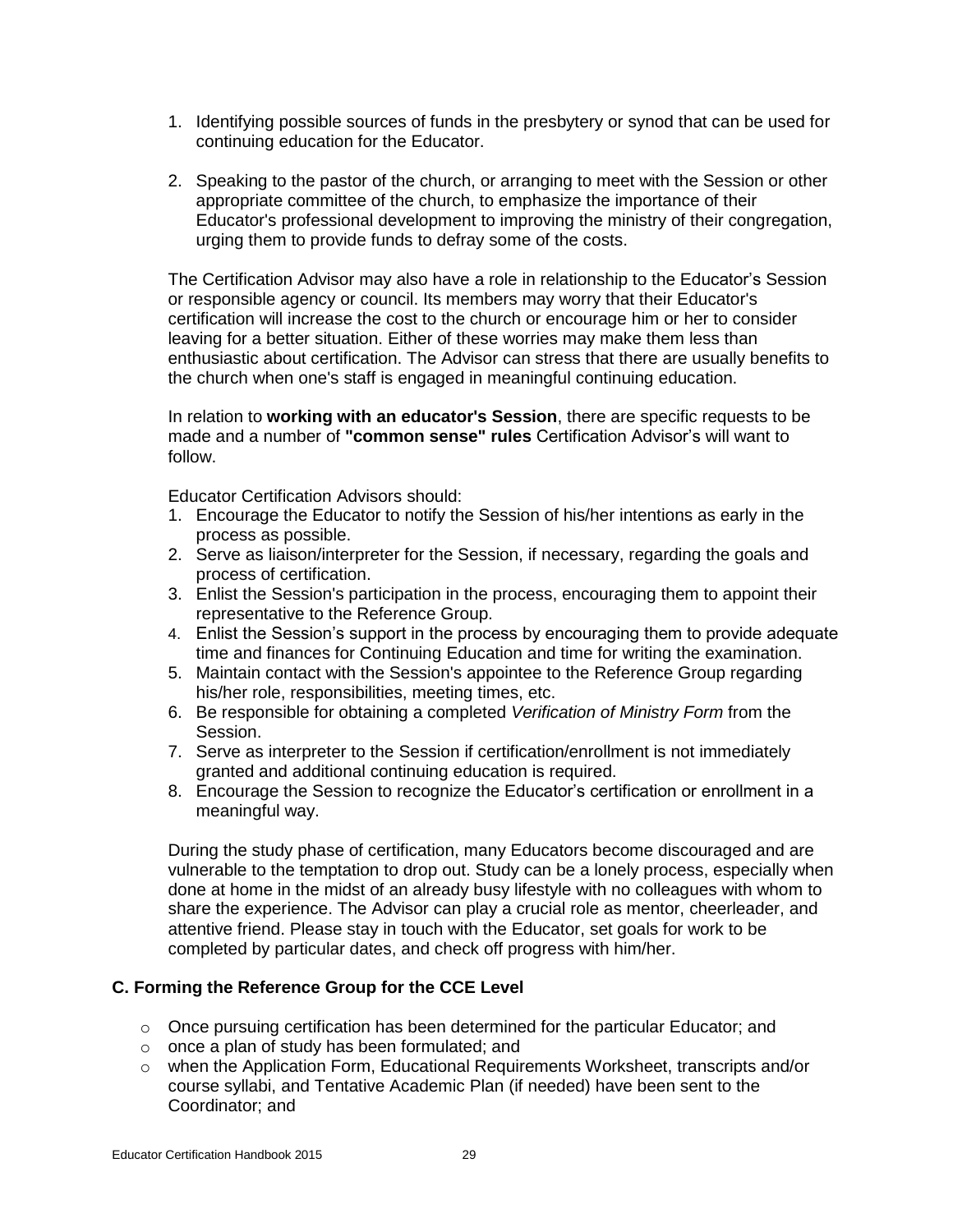$\circ$  following the completion of the Educator's educational requirements and the submission of the *Exam Readiness Form for Advisor Only* it is time to work with the Educator towards the formation of the Reference Group. Instructions will be sent from the Coordinator.

The Reference Group consists of:

- o A staff colleague (selected by the Educator). This individual should *not* be the spouse of the Educator;
- $\circ$  Another Christian Educator, preferably certified, who knows the Educator's work (selected by the Educator);
- $\circ$  Representative appointed by the Session or agency/council to whom the Educator is responsible;
- o The Educator Certification Advisor, who serves as moderator/convener of the group;
- $\circ$  A representative from the appropriate committee of presbytery (if available)

Training for Reference Group members is available in an online format at [www.pcusa.org/christianeducators.](http://www.pcusa.org/christianeducators) Certification Advisors may choose to send a link to this training experience as Reference Group members begin their service, or may use the training as part of the Groups' first gathering.

### **D. Working with the CCE Examination Phase**

When all the educational requirements are completed, the Advisor must submit the *Exam Readiness Form for Advisor Only,* indicating the Educator's plan and readiness to move to the examination phase*.* Following acceptance by the Coordinator, the Educator may move on to the final phase of examination.

When the Educator's examination is sent, the Advisor will receive a notice that will include the date by which the examination, including the report from the Reference Group, must be returned to the office in Louisville. In consultation with the Educator, the Advisor is asked to set target dates for the completion of the first draft of the examination and a meeting of the Reference Group. It is recommended that the Reference Group review the first draft of the exam several weeks prior to the deadline to allow for revisions and reworking.

### **E. Verification of Ministry**

1. The certification process seeks to measure both academic preparation and professional or volunteer experience. For that reason, ordinarily, a person cannot be certified without at least a year's full-time experience or its equivalent as an active Christian Educator, either voluntary or by employment. PLEASE NOTE: An application may be submitted at any time (even prior to the completion of one year's ministry experience). The examination may not be requested until this experience requirement is fulfilled.

**PLEASE NOTE:** Ordinarily, at the time of certification/CEA, applicants for Certification as Christian Educators and Christian Education Associates must be serving in educational ministry for ten (10) or more hours per week in a church or agency of the PC (USA).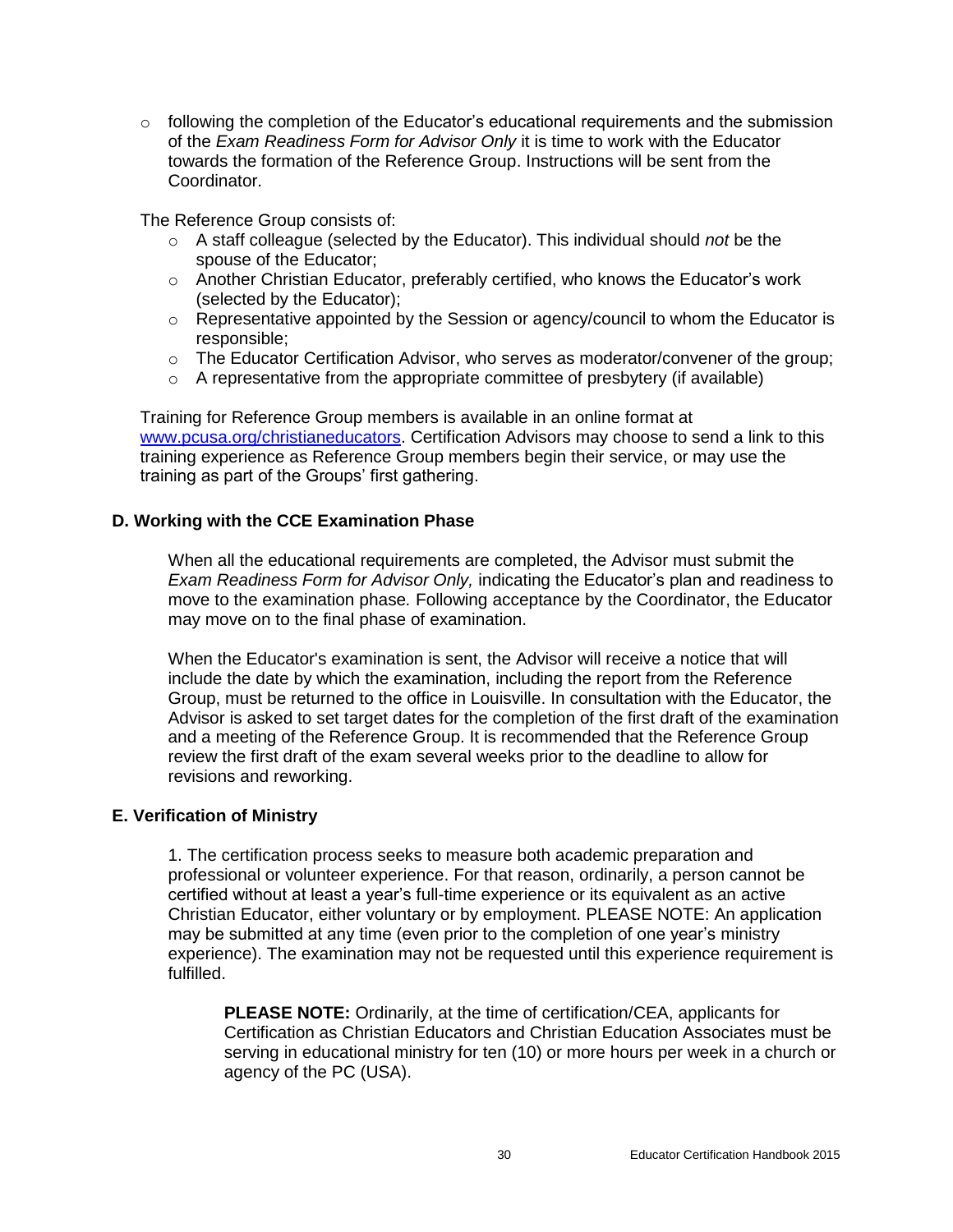### 2. Determining Service and "effective performance"

The Reference Group process will be the primary means of determining effective performance of an applicant. This group consists of persons who know first-hand the service of the Educator. The examination, including an autobiographical statement and a faith statement, will furnish a framework for conversations about the educator's ministry.

The Reference Group will write evaluations on the Educator, which will reflect their perceptions of the Educator's effectiveness. The Educator Certification Committee regards a positive evaluation by the Reference Group as a fulfillment of the requirement for "effective performance."

3. A *Verification of Ministry* Form will be sent to the Advisor. It is the advisor's responsibility to have this form completed and to return it to the Coordinator with evaluation forms. In a case when this verification is not possible, the Advisor should inform the Coordinator of the situation. The ECC may grant the CCE/CEA pending future receipt of a current *Verification of Ministry* Form*.*

### **F. Tips for the Educator Certification Advisor**

There are a number of resources that will be helpful to the Advisor during the examination and Reference Group phase of this process with the Educator. Forms available at **[www.pcusa.org/christianeducators](http://www.pcusa.org/christianeducators)** include:

- 1. *Guidelines for Reference Group Meeting*
- 2. *General Reference Group Comments* and the *Advisor's Summary of Evaluation* Forms
- 3. *CCE Guidelines for Readers*. These guidelines are used by the ECC and Independent readers to evaluate the exams and are for your information. Please be sure that the educator has followed ALL of the instructions given in the exam.

All of the evaluations and relevant supporting papers should be gathered by the Advisor and sent to the Coordinator.

### **G. Tips for Working with Presbytery to support Educators**

Some specific ways in which the presbytery might support the certification of Christian Educators:

- $\circ$  If not already present, arrange for a fellowship group for the Educators of the presbytery.
- o Develop minimum salary requirements for the Certified Christian Educator and those who are maintaining the Certified Associate Christian Educator level, which include cash, pension coverage, Social Security, Unemployment Insurance, etc.
- $\circ$  Develop and maintain a roll of Certified Educators serving within the bounds of Presbytery.
- o Provide a way by which the presbytery recognizes the fact that an Educator has **begun** the certification process. This may be in the form of taking the person under care of the presbytery, or it may simply be an expression of support and concern.
- $\circ$  Identify sources of financial support both to help the Educator complete certification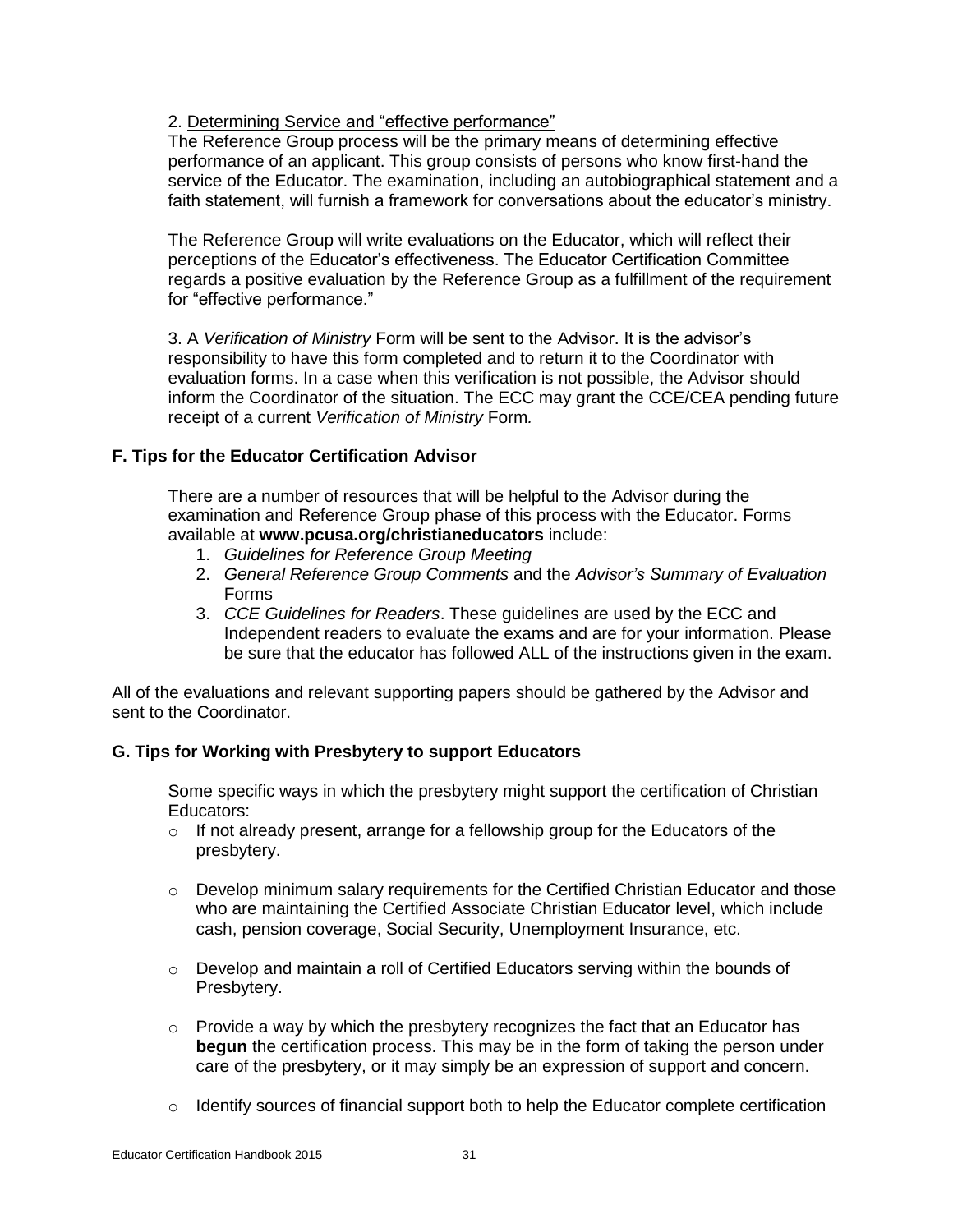requirements and to provide ongoing continuing education.

- o Obtain and provide access to books on the *Christian Education Associate Reading List*. Consider gathering Educators together in a reading group as they study these books.
- $\circ$  When an Educator is about to be certified, arrange a meeting between the Educator and the Presbytery committee charged with the responsibility for care and oversight of Educators, wherein they may discuss the process, complete any other requirements of presbytery, and hear and respond to the Educator's statement of faith.
- o Review the Recognition services and adapt them to be specifically meaningful to the Educator and to the presbytery.
- $\circ$  Make sure adequate time is allotted on the agenda when an Educator is to be certified, and plan other ways in which the presbytery can participate in the celebration of this event. Consider inviting other Educators who may not ordinarily attend presbytery to be present.
- $\circ$  Develop a call form or a covenant, which includes a position description and details regarding salary, continuing education and other forms of the call. Require that the appropriate committee of the presbytery submit a completed form for approval.
- $\circ$  Assure that the Educator has access to the appropriate mechanisms and processes within the presbytery for pastoral care and counseling per the Book of Order (G-3.0307).

### **H. Preparing the Educator for Examination for Christian Education Associate**

The process for a Christian Education Associate is much less involved than for Certified Christian Educator. Since there is no Reference Group, the Advisor's primary role is to encourage the Educator to complete the four modules of the online program *Opening Doors to Discipleship* including the review of journals, the readings, and the written material for the ECC. If the Advisor is willing to do so, it is often helpful to do an informal review of his/her written materials with the Educator prior to submitting the material to the ECC. The Advisor is also responsible to help obtain the *Verification of Ministry*  information.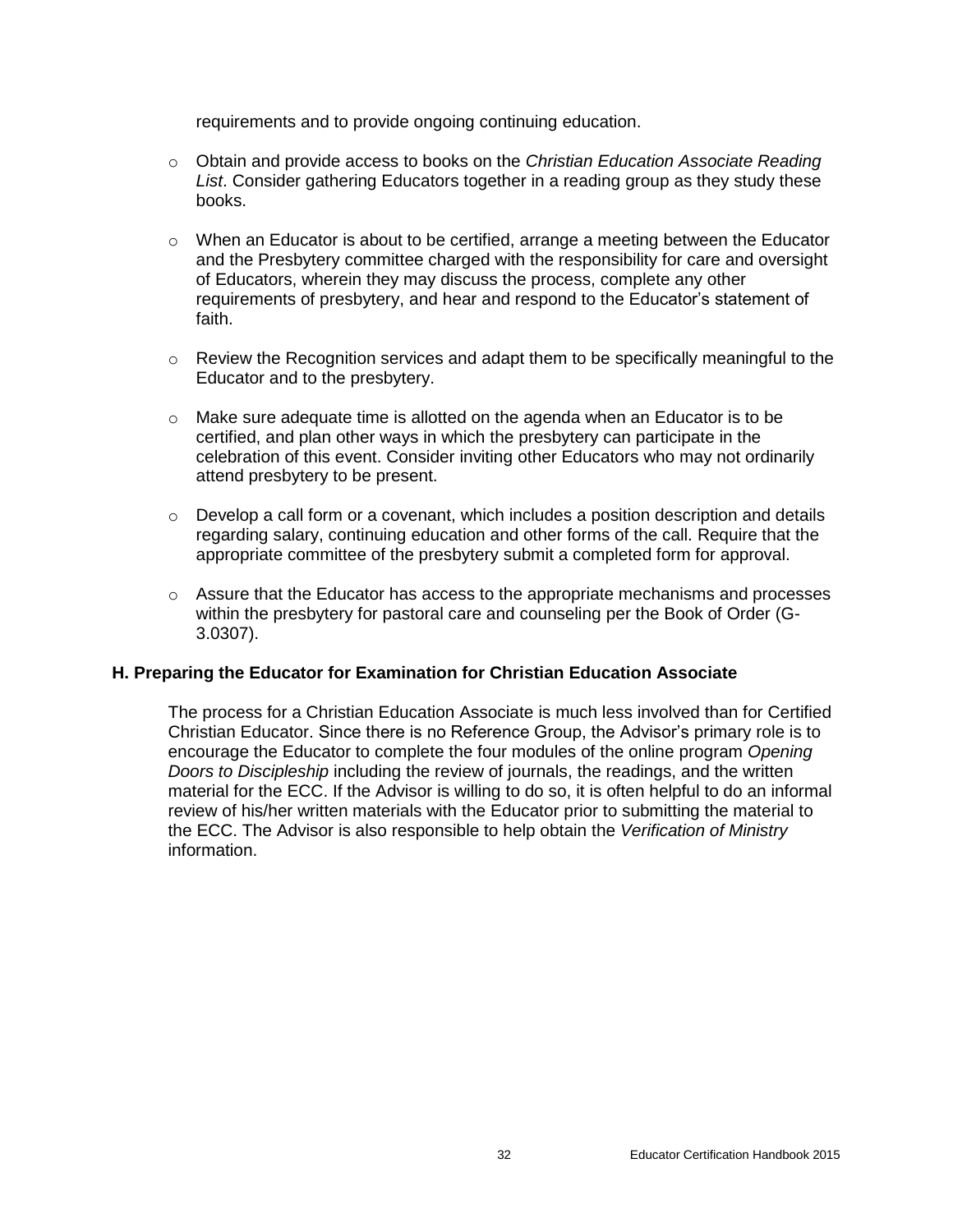## <span id="page-33-0"></span>The Reference Group

#### **A. Purpose of the Reference Group**

The Reference Group is formed to encourage the Educator in the certification process for Certified Christian Educator as well as to attest to and to promote the Educator's professional competency and personal character.

#### **B. Accountability of the Reference Group**

The Educator Certification Advisor and the Reference Group are responsible to the Educator Certification Committee (ECC) and the presbytery for the integrity of the process.

### **C. Formation of the Reference Group**

It is suggested that the Educator Certification Advisor offer to meet with the Session or responsible agency or council to interpret the certification process and elicit support for their Educator once the Application Form and supplemental material (Educational Requirements Worksheet, Transcripts, etc.) have been sent to the Coordinator.

The Educator Certification Advisor should work with the Educator in the formation and contact of the Reference Group members following the completion of the Educator's educational requirements and the submission of the *Exam Readiness Form for Advisor Only*.

- The Reference Group will include:
	- o A staff colleague (selected by the Educator). This individual should *not*  be the spouse of the Educator;
	- o Another Christian Educator, preferably certified, who knows the Educator's work (selected by the Educator);
	- $\circ$  Representative appointed by the Session or employing agency/council to whom the Educator is responsible;
	- $\circ$  The Educator Certification Advisor, who serves as moderator/convener of the group:
	- o A representative from the appropriate committee of presbytery (if available)

Training for Reference Group members is available in an online format at [www.pcusa.org/christianeducators.](http://www.pcusa.org/christianeducators)

#### **D. Responsibilities of the Reference Group during the Examination Phase of the Process**

The following process best assures that these responsibilities are carried out:

#### **1. Prior to Beginning Review of the Exam**

*Step a. –* With the Educator and in consultation with other Reference Group members, select dates on which the Reference Group will meet. The first meeting of the Reference Group with the Educator is to clarify the purpose of the meeting, the role of the Reference Group in the certification process and to ask questions. Allow Reference Group members a chance to become more familiar with the process and their